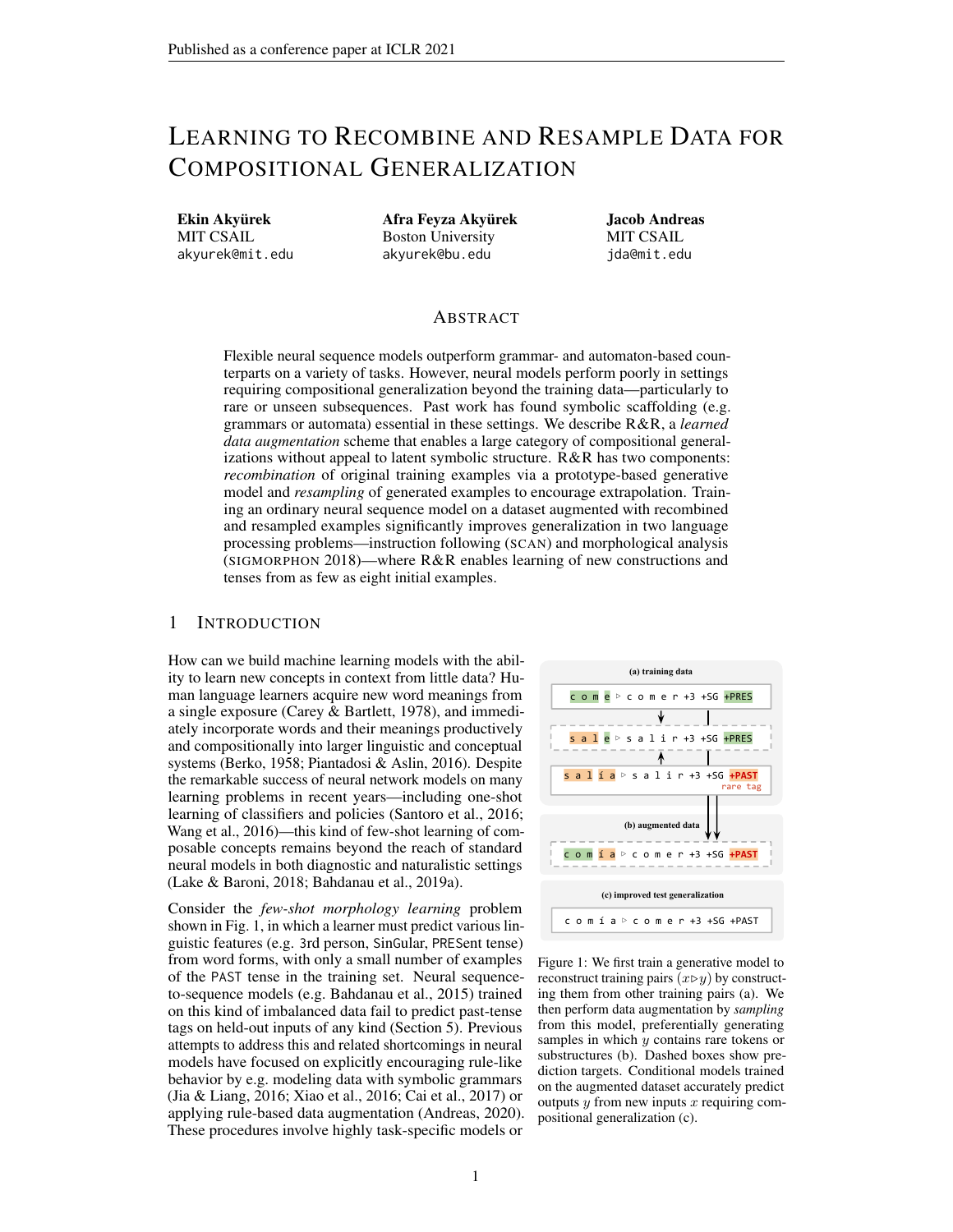generative assumptions, preventing them from generalizing effectively to less structured problems that combine rule-like and exceptional behavior. More fundamentally, they fail to answer the question of whether explicit rules are necessary for compositional inductive bias, and whether it is possible to obtain "rule-like" inductive bias *without* appeal to an underlying symbolic generative process.

This paper describes a procedure for improving few-shot compositional generalization in neural sequence models without symbolic scaffolding. Our key insight is that even fixed, imbalanced training datasets provide a rich source of supervision for few-shot learning of concepts and composition rules. In particular, we propose a new class of prototype-based neural sequence models (c.f. [Gu](#page-10-2) [et al., 2018\)](#page-10-2) that can be directly trained to perform the kinds of generalization exhibited in Fig. [1](#page-0-0) by explicitly **recombining** fragments of training examples to reconstruct other examples. Even when these prototype-based models are not effective as general-purpose predictors, we can resample their outputs to select high-quality synthetic examples of rare phenomena. Ordinary neural sequence models may then be trained on datasets augmented with these synthetic examples, distilling the learned regularities into more flexible predictors. This procedure, which we abbreviate  $R\&R$ , promotes efficient generalization in both challenging synthetic sequence modeling tasks [\(Lake &](#page-10-0) [Baroni, 2018\)](#page-10-0) and morphological analysis in multiple natural languages [\(Cotterell et al., 2018\)](#page-9-5).

By directly optimizing for the kinds of generalization that symbolic representations are supposed to support, we can bypass the need for symbolic representations themselves: R&R gives performance comparable to or better than state-of-the-art neuro-symbolic approaches on tests of compositional generalization. Our results suggest that some failures of systematicity in neural models can be explained by simpler structural constraints on data distributions and corrected with weaker inductive bias than previously described.<sup>[1](#page-1-0)</sup>

## 2 BACKGROUND AND RELATED WORK

Compositional generalization Systematic compositionality—the capacity to identify rule-like regularities from limited data and generalize these rules to novel situations—is an essential feature of human reasoning [\(Fodor et al., 1988\)](#page-9-6). While details vary, a common feature of existing attempts to formalize systematicity in sequence modeling problems (e.g. [Gordon et al., 2020\)](#page-9-7) is the intuition that learners should make accurate predictions in situations featuring novel combinations of previously observed input or output subsequences. For example, learners should generalize from actions seen in isolation to more complex commands involving those actions [\(Lake et al., 2019\)](#page-10-3), and from relations of the form r(a,b) to r(b,a) [\(Keysers et al., 2020;](#page-10-4) [Bahdanau et al., 2019b\)](#page-9-8). In machine learning, previous studies have found that standard neural architectures fail to generalize systematically even when they achieve high in-distribution accuracy in a variety of settings [\(Lake & Baroni, 2018;](#page-10-0) [Bastings et al., 2018;](#page-9-9) [Johnson et al., 2017\)](#page-10-5).

Data augmentation and resampling Learning to predict sequential outputs with rare or novel subsequences is related to the widely studied problem of *class imbalance* in classification problems. There, undersampling of the majority class or oversampling of the minority class has been found to improve the quality of predictions for rare phenomena [\(Japkowicz et al., 2000\)](#page-10-6). This can be combined with targeted *data augmentation* with synthetic examples of the minority class [\(Chawla](#page-9-10) [et al., 2002\)](#page-9-10). Generically, given a training dataset  $D$ , learning with class resampling and data augmentation involves defining an augmentation distribution  $\tilde{p}(x, y | \mathcal{D})$  and sample weighting function  $u(x, y)$  and maximizing a training objective of the form:

<span id="page-1-1"></span>
$$
\mathcal{L}(\theta) = \underbrace{\frac{1}{|\mathcal{D}|} \sum_{x \in \mathcal{D}} \log p_{\theta}(y \mid x)}_{\text{Original training data}} + \underbrace{\mathbb{E}_{(x,y) \sim \tilde{p}} u(x, y) \log p_{\theta}(y \mid x)}_{\text{Augmented data}}.
$$
\n(1)

In addition to task-specific model architectures [\(Andreas et al., 2016;](#page-9-11) [Russin et al., 2019\)](#page-11-3), recent years have seen a renewed interest in data augmentation as a flexible and model-agnostic tool for encouraging controlled generalization [\(Ratner et al., 2017\)](#page-11-4). Existing proposals for sequence models are mainly rule-based—in sequence modeling problems, specifying a synchronous context-free grammar [\(Jia & Liang, 2016\)](#page-10-1) or string rewriting system [\(Andreas, 2020\)](#page-8-0) to generate new examples. Rule-based data augmentation schemes that recombine multiple training examples have been proposed

<span id="page-1-0"></span><sup>&</sup>lt;sup>1</sup>Code for all experiments in this paper is available at <https://github.com/ekinakyurek/compgen>. We implemented our experiments in Knet [\(Yuret, 2016\)](#page-12-1) using Julia [\(Bezanson et al., 2017\)](#page-9-12).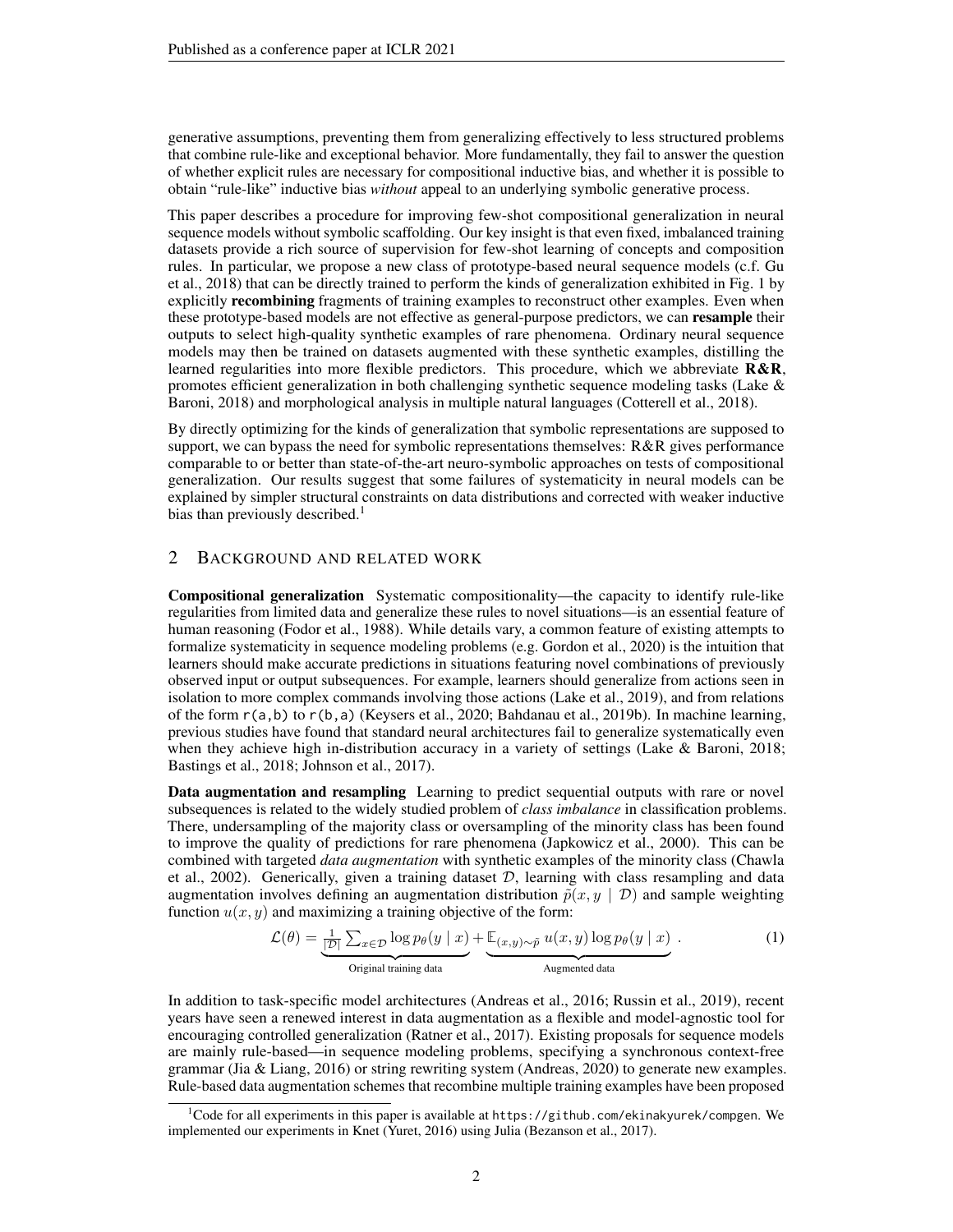for image classification [\(Inoue, 2018\)](#page-10-7) and machine translation [\(Fadaee et al., 2017\)](#page-9-13). While rulebased data augmentation is highly effective in structured problems featuring crisp correspondences between inputs and outputs, the effectiveness of such approaches involving more complicated, context-dependent relationships between inputs and outputs has not been well-studied.

Learned data augmentation What might compositional data augmentation look like without rules as a source of inductive bias? As Fig. [1](#page-0-0) suggests, an ideal data augmentation procedure  $(\tilde{p}$  in Eq. [1\)](#page-1-1) should automatically identify valid ways of transforming and combining examples, without pre-committing to a fixed set of transformations.<sup>[2](#page-2-0)</sup> A promising starting point is provided by prototype-based models, a number of which [\(Gu et al., 2018;](#page-10-2) [Guu et al., 2018;](#page-10-8) [Khandelwal et al.,](#page-10-9) [2020\)](#page-10-9) have been recently proposed for sequence modeling. Such models generate data according to:

<span id="page-2-2"></span>
$$
d \sim p_{\text{rewrite}}(\cdot \mid d'; \theta) \quad \text{where} \quad d' \sim \text{Unif}(\mathcal{D}); \tag{2}
$$

for a dataset  $D$  and a learned sequence rewriting model  $p_{\text{rewrite}}(d \mid d'; \theta)$ . (To avoid confusion, we will use the symbol d to denote a *datum*. Because a data augmentation procedure must produce complete input–output examples, each d is an  $(x, y)$  pair for the conditional tasks evaluated in this paper.) While recent variants implement  $p_{\text{rewrite}}$  with neural networks, these models are closely related to classical kernel density estimators [\(Rosenblatt, 1956\)](#page-11-5). But additionally—building on the motivation in Section [1—](#page-0-1)they may be viewed as *one-shot learners* trained to generate new data d from a single example.

Existing work uses prototype-based models as replacements for standard sequence models. We will show here that they are even better suited to use as data augmentation procedures: they can produce high-precision examples in the neighborhood of existing training data, then be used to bootstrap simpler predictors that extrapolate more effectively. But our experiments will also show that existing prototype-based models give mixed results on challenging generalizations of the kind depicted in Fig. [1](#page-0-0) when used for either direct prediction or data augmentation—performing well in some settings but barely above baseline in others.

Accordingly, R&R is built on two model components that transform prototype-based language models into an effective learned data augmentation scheme. Section [3](#page-2-1) describes an implementation of  $p_{\text{rewrite}}$  that encourages greater sample diversity and well-formedness via a multi-prototype copying mechanism (a two-shot learner). Section [4](#page-4-0) describes heuristics for sampling prototypes  $d'$  and model outputs d to focus data augmentation on the most informative examples. Section [5](#page-5-0) investigates the empirical performance of both components of the approach, finding that they together provide they a simple but surprisingly effective tool for enabling compositional generalization.

## <span id="page-2-1"></span>3 PROTOTYPE-BASED SEQUENCE MODELS FOR DATA RECOMBINATION

We begin with a brief review of existing prototype-based sequence models. Our presentation mostly follows the *retrieve-and-edit* approach of [Guu et al.](#page-10-8) [\(2018\)](#page-10-8), but versions of the approach in this paper could also be built on retrieval-based models implemented with memory networks [\(Miller et al., 2016;](#page-11-6) [Gu et al., 2018\)](#page-10-2) or transformers [\(Khandelwal et al., 2020;](#page-10-9) [Guu et al., 2020\)](#page-10-10). The generative process described in Eq. [2](#page-2-2) implies a marginal sequence probability:

<span id="page-2-3"></span>
$$
p(d) = \frac{1}{|\mathcal{D}|} \sum_{d' \in \mathcal{D}} p_{\text{rewrite}}(d \mid d'; \theta)
$$
 (3)

Maximizing this quantity over the training set with respect to  $\theta$  will encourage  $p_{\text{rewrite}}$  to act as a model of *valid data transformations*: To be assigned high probability, every training example must be explained by at least one other example and a parametric rewriting operation. (The trivial solution where  $p_{\theta}$  is the identity function, with  $p_{\theta}(d \mid d' = d) = 1$ , can be ruled out manually in

<span id="page-2-0"></span><sup>&</sup>lt;sup>2</sup>As a concrete example of the potential advantage of learned data augmentation, consider applying the GECA procedure of [Andreas](#page-8-0) [\(2020\)](#page-8-0) to the language of strings  $a^n b^n$ . GECA produces a training set that is substitutable in the sense of [Clark & Eyraud](#page-9-14) [\(2007\)](#page-9-14); as noted there,  $a^nb^n$  is not substitutable. GECA will infer that a can be replaced with aab based on their common context in  $(aabb, aaabb)$ , then generate the malformed example  $aaababb$  by replacing an  $a$  in the wrong position. In contrast, recurrent neural networks can accurately model  $a^{\overline{n}}b^{\overline{n}}$  [\(Weiss et al., 2018;](#page-11-7) [Gers & Schmidhuber, 2001\)](#page-9-15). Of course, this language can also be generated using even more constrained procedures than GECA, but in general learned sequence models can capture a broader set of both formal regularities and exceptions compared to rule-based procedures.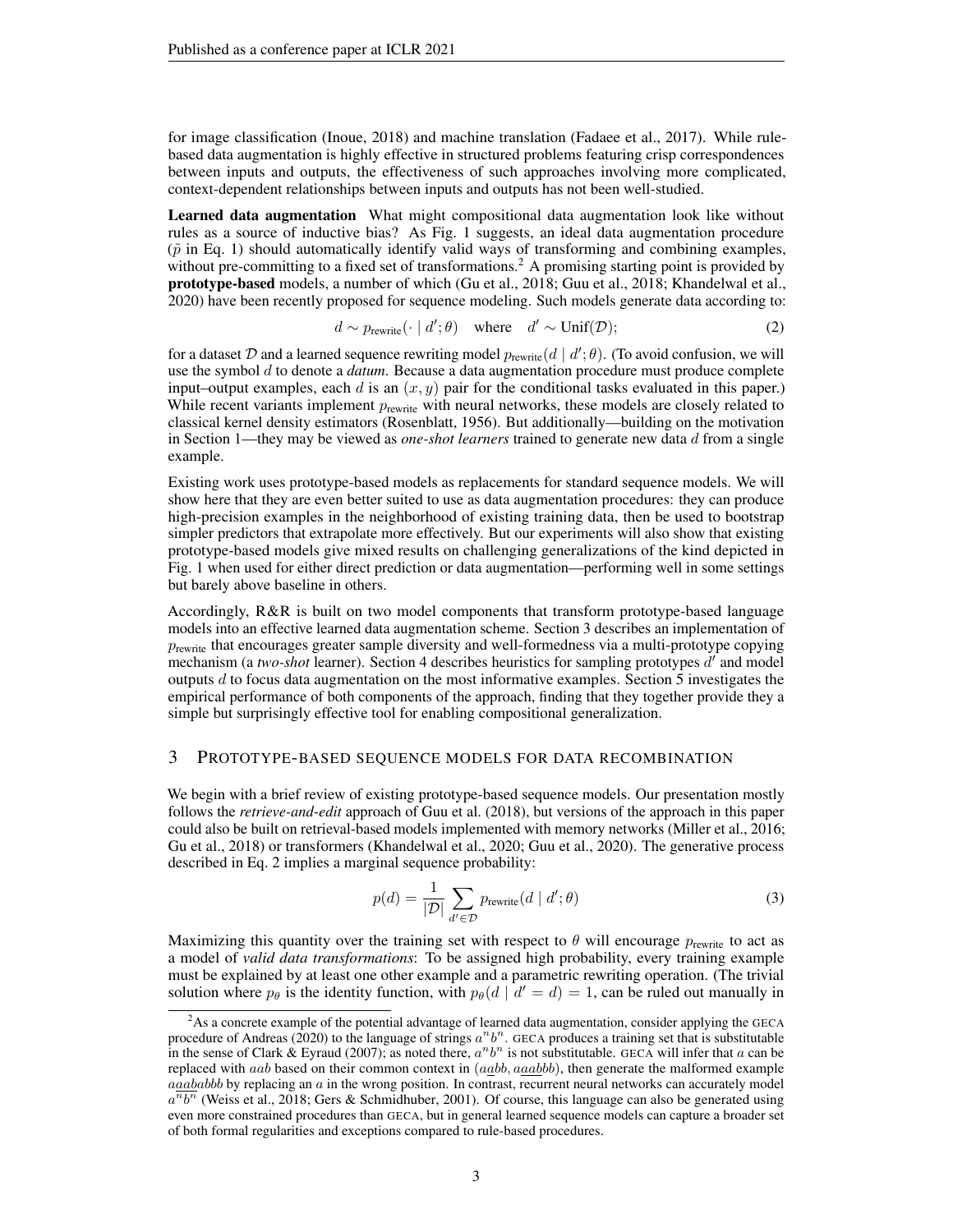the design of  $p_{\theta}$ .) When D is large, the sum in Eq. [3](#page-2-3) is too large to enumerate exhaustively when computing the marginal likelihood. Instead, we can optimize a lower bound by restricting the sum to a neighborhood  $\mathcal{N}(d) \subset \mathcal{D}$  of training examples around each d:

$$
p(d) \ge \frac{1}{|\mathcal{D}|} \sum_{d' \in \mathcal{N}(d)} p_{\text{rewrite}}(d \mid d'; \theta) \tag{4}
$$

The choice of  $N$  is discussed in more detail in Section [4.](#page-4-0) Now observe that:

 $\overline{d}$ 

$$
\log p(d) \ge \log \left( |\mathcal{N}(d)| \sum_{d' \in \mathcal{N}(d)} \frac{1}{|\mathcal{N}(d)|} p_{\text{rewrite}}(d \mid d'; \theta) \right) - \log |\mathcal{D}| \tag{5}
$$

$$
\geq \frac{1}{|\mathcal{N}(d)|} \sum_{d' \in \mathcal{N}(d)} \log p_{\text{rewrite}}(d \mid d'; \theta) + \log \left( \frac{|\mathcal{N}(d)|}{|\mathcal{D}|} \right) \tag{6}
$$

where the second step uses Jensen's inequality. If all  $|\mathcal{N}(d)|$  are the same size, maximizing this lower bound on log-likelihood is equivalent to simply maximizing

<span id="page-3-4"></span><span id="page-3-3"></span>
$$
\sum_{\ell \in \mathcal{N}(d)} \log p_{\text{rewrite}}(d \mid d'; \theta) \tag{7}
$$

over  $D$ —this is the ordinary conditional likelihood for a string transducer [\(Ristad & Yianilos, 1998\)](#page-11-8) or sequence-to-sequence model [\(Sutskever et al., 2014\)](#page-11-9) with examples  $d, d' \in \mathcal{N}(d)$ .<sup>[3](#page-3-0)</sup>

We have motivated prototype-based models by arguing that  $p_{\text{rewrite}}$  learns a model of transformations licensed by the training data. However, when generalization involves complex compositions, we will show that neither a basic RNN implementation of  $p_{\text{rewrite}}$  or a single prototype is enough; we must provide the learned rewriting model with a larger inventory of parts and encourage reuse of those parts as faithfully as possible. This motivates the two improvements on the prototype-based modeling framework described in the remainder of this section: generalization to multiple prototypes (Section [3.1\)](#page-3-1) and a new rewriting model (Section [3.2\)](#page-3-2).

#### <span id="page-3-1"></span>3.1 n-PROTOTYPE MODELS

To improve *compositionality* in prototype-based models, we equip them with the ability to condition on multiple examples simultaneously. We extend the basic prototype-based language model to  $n$ prototypes, which we now refer to as a **recombination** model  $p_{\text{recomb}}$ :

$$
d \sim p_{\text{recomb}}(\cdot \mid d'_{1:n}; \theta) \quad \text{where} \quad d'_{1:n} \stackrel{\text{def}}{=} (d'_1, d'_2, \dots, d'_n) \sim p_{\Omega}(\cdot) \tag{9}
$$

A multi-protype model may be viewed as a meta-learner [\(Thrun & Pratt, 1998;](#page-11-10) [Santoro et al., 2016\)](#page-11-1): it maps from a small number of examples (the prototypes) to a distribution over new datapoints consistent with those examples. By choosing the neighborhood and implementation of  $p_{\text{recomb}}$  appropriately, we can train this meta-learner to specialize in one-shot concept learning (by reusing a fragment exhibited in a single prototype) or compositional generalization (by assembling fragments of prototypes into a novel configuration). To enable this behavior, we define a set of *compatible prototypes*  $\Omega \subset \mathcal{D}^n$ (Section [4\)](#page-4-0) and let  $p_{\Omega} \stackrel{\text{def}}{=} \text{Unif}(\Omega)$ . We update Eq. [6](#page-3-3) to feature a corresponding multi-prototype neighborhood  $\mathcal{N}: \mathcal{D} \to \Omega$ . The only terms that have changed are the conditioning variable and the constant term, and it is again sufficient to choose  $\theta$  to optimize  $\sum_{d'_{1:n}\in\mathcal{N}(d)}\log p_{\text{recomb}}(d\mid d'_{1:n})$  over  $D$ , implementing  $p_{\text{recomb}}$  as described next.

#### <span id="page-3-2"></span>3.2 RECOMBINATION NETWORKS

Past work has found that latent-variable neural sequence models often ignore the latent variable and attempt to directly model sequence marginals [\(Bowman et al., 2016\)](#page-9-16). When an ordinary sequence-tosequence model with attention is used to implement  $p_{\text{recomb}}$ , even in the one-prototype case, generated

$$
p_{\text{rewrite}}(d \mid d') = \mathbb{E}_{z \sim p(z)}[p_{\text{rewrite}}(d \mid d', z; \theta)] \tag{8}
$$

<span id="page-3-0"></span><sup>&</sup>lt;sup>3</sup>Past work also includes a continuous latent variable  $z$ , defining:

As discussed in Section [5,](#page-5-0) the use of a continuous latent variable appears to make no difference in prediction performance for the tasks in this paper. The remainder of our presentation focuses on the simpler model in Eq. [7.](#page-3-4)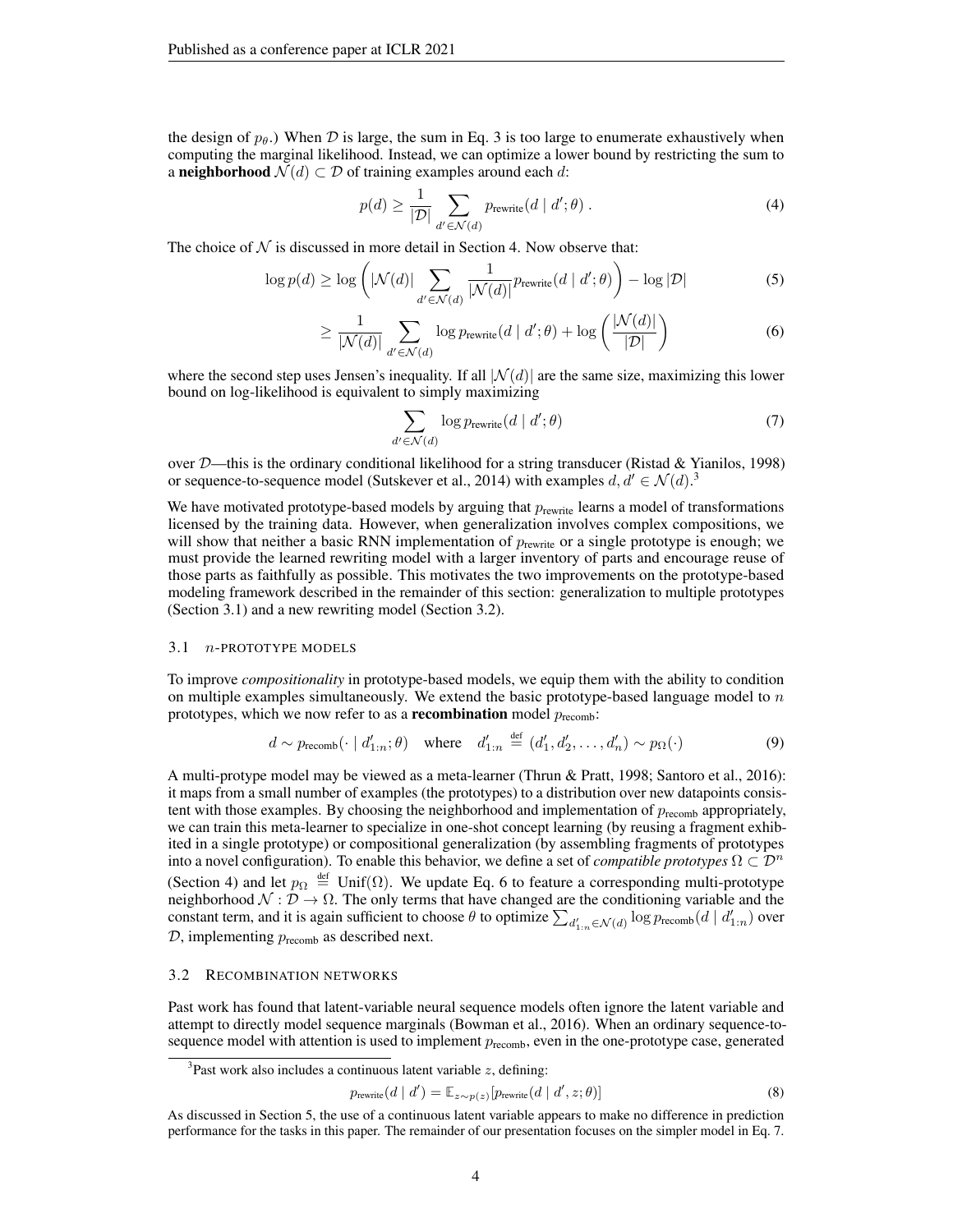<span id="page-4-1"></span>

Figure 2: (a) RNN encoders produce contextual embeddings for prototype tokens. (b) In the decoder, a gated copy mechanism reuses prototypes and generated output tokens via an attention mechanism (dashed lines).

sentences often have little overlap with their prototypes [\(Weston et al., 2018\)](#page-12-2). We describe a specific model architecture for  $p_{\text{recomb}}$  that does not function as a generic noise model, and in which outputs are primarily generated via explicit reuse of fragments of multiple prototypes, by facilitating *copying* from independent streams containing prototypes and previously generated input tokens.

We take  $p_{\text{recomb}}(d \mid d'_{1:n}; \theta)$  to be a neural (multi-)sequence-to-sequence model (c.f. [Sutskever et al.,](#page-11-9) [2014\)](#page-11-9) which decomposes probability autoregressively:  $p_{\text{recomb}}(d \mid d'_{1:n}; \theta) = \prod_t p(d^t \mid d^{.$ As shown in Fig. [2,](#page-4-1) three LSTM encoders—two for the prototypes and one for the input prefix compute sequences of token representations  $h_{\text{proto}}$  and  $h_{\text{out}}$  respectively. Given the current decoder hidden state  $h_{out}^t$ , the model first attends to both prototype and output tokens:

$$
\alpha_{\text{out}}^i \propto \exp(h_{\text{out}}^{t^\top} W_o h_{\text{out}}^i) \qquad i < t \tag{10}
$$

$$
\alpha_{\text{proto}}^{kj} \propto \exp(h_{\text{out}}^{t^{\top}} W_p h_{\text{proto}}^{kj}) \quad k \le n, j \le |d'_k| \tag{11}
$$

To enable copying from each sequence, we project attention weights  $\alpha_{\rm out}$  and  $\alpha_{\rm proto}^k$  onto the output vocabulary to produce a sparse vector of probabilities:

$$
p_{\text{copy,out}}^{t}(d^{t}=w) = \sum_{i\n(12)
$$

$$
p_{\text{copy,proto-k}}^{t}(d^{t}=w) = \sum_{j \leq |d'_{k}|} \mathbb{1}[d'_{k,j}=w] \cdot \alpha_{\text{proto}}^{kj}
$$
\n(13)

Unlike rule-based data recombination procedures, however,  $p_{recomb}$  is not required to copy from the prototypes, and can predict output tokens directly using *values* retrieved by the attention mechanism:

$$
h_{\text{pre}}^{t} = \begin{bmatrix} h_{\text{out}}^{t}, & \sum_{i} \alpha_{\text{out}}^{i} h_{\text{out}}^{i}, & \sum_{k,j} \alpha_{\text{proto}}^{kj} h_{\text{proto}}^{kj} \end{bmatrix} \tag{14}
$$

<span id="page-4-2"></span>
$$
p_{\text{write}}^t \propto \exp(W_{\text{write}} h_{\text{pre}}^t) \tag{15}
$$

To produce a final distribution over output tokens at time  $t$ , we combine predictions from each stream:

$$
\beta_{\text{gate}} = \text{softmax}(W_{gate}h_{out}^t) \tag{16}
$$

$$
p(d^t = w \mid d^{<}; d'_{1:n}; \theta) = \beta_{\text{gate}} \cdot [p^t_{\text{write}}(w), p^t_{\text{copy,out}}(w), p^t_{\text{copy,proto-1}}(w), ..., p^t_{\text{copy,proto-n}}(w)] \tag{17}
$$

This copy mechanism is similar to the one proposed by [Merity et al.](#page-11-11) [\(2017\)](#page-11-11) and [See et al.](#page-11-12) [\(2017\)](#page-11-12). We compare 1- and 2-prototype models to an ordinary sequence model and baselines in Section [5.](#page-5-0)

#### <span id="page-4-0"></span>4 SAMPLING SCHEMES

The models above provide generic procedures for generating well-formed combinations of training data, but do nothing to ensure that the generated samples are of a kind useful for compositional generalization. While the training objective in Eq. [7](#page-3-4) encourages the learned  $p(d)$  to lie close to the training data, an effective data augmentation procedure should intuitively provide *novel* examples of *rare* phenomena. To generate augmented training data, we combine the generative models of Section [3](#page-2-1) with a simple sampling procedure that upweights useful examples.

#### 4.1 RESAMPLING AUGMENTED DATA

In classification problems with imbalanced classes, a common strategy for improving accuracy on the rare class is to *resample* so that the rare class is better represented in training data [\(Japkowicz](#page-10-6)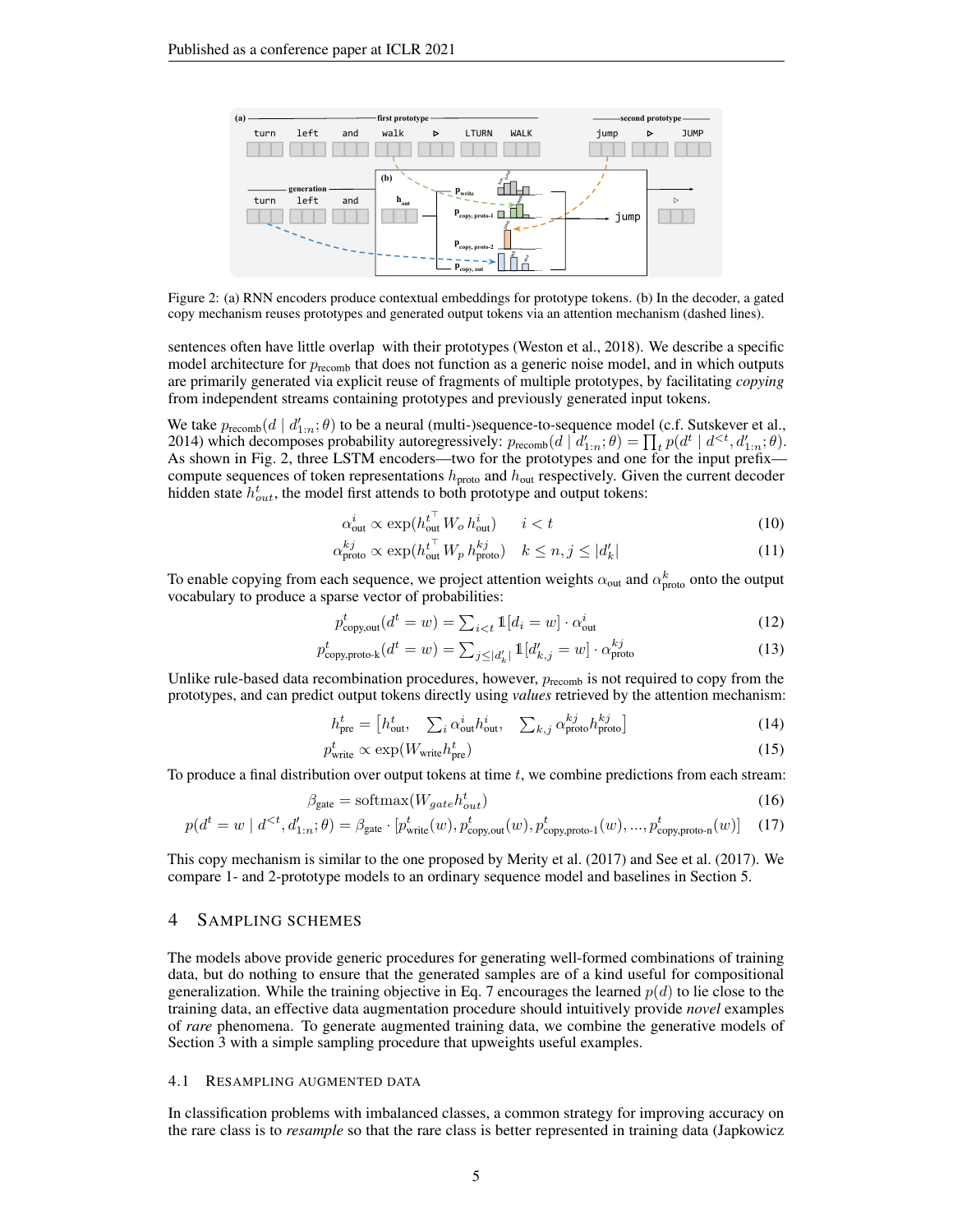[et al., 2000\)](#page-10-6). When constructing an augmented dataset using the models described above, we apply a simple rejection sampling scheme. In Eq. [1,](#page-1-1) we set:

<span id="page-5-1"></span>
$$
u(d) = \mathbb{1}[\min_t p(d^t) < \epsilon] \tag{18}
$$

Here  $p(d^t)$  is the marginal probability that the token  $d^t$  appears in any example and  $\epsilon$  is a hyperparameter. The final model is then trained using Eq. [1,](#page-1-1) retaining those augmented samples for which  $u(d) = 1$ . For extremely imbalanced problems, like the ones considered in Section [5,](#page-5-0) this weighting scheme effectively functions as a **rare tag constraint**: only examples containing rare words or tags are used to augment the original training data.

#### 4.2 NEIGHBORHOODS AND PROTOTYPE PRIORS

How can we ensure that the data augmentation procedure generates any samples with positive weight in Eq. [18?](#page-5-1) The prototype-based models described in Section [3](#page-2-1) offer an additional means of control over the generated data. Aside from the implementation of  $p_{\text{recomb}}$ , the main factors governing the behavior of the model are the choice of neighborhood function  $\mathcal{N}(d)$  and, for  $n \geq 2$ , the set of prior compatible prototypes  $\Omega$ . Defining these so that rare tags also preferentially appear in prototypes helps ensure that the generated samples contribute to generalization. Let  $d_1$  and  $d_2$  be prototypes. As a notational convenience, given two sequences  $d_1$ ,  $d_2$ , let  $d_1 \setminus d_2$  the *set* of tokens in  $d_1$  but not  $d_2$ , and  $d_1\Delta d_2$  denote the set of tokens not common to  $d_1$  and  $d_2$ .

**1-prototype neighborhoods** [Guu et al.](#page-10-8) [\(2018\)](#page-10-8) define a one-prototype  $N$  based on a Jaccard distance threshold [\(Jaccard, 1901\)](#page-10-11). For experiments with one-prototype models we employ a similar strategy, choosing an initial neighborhood of candidates such that

<span id="page-5-2"></span>
$$
\mathcal{N}(d) \stackrel{\text{def}}{=} \{d_1 \in \mathcal{D} : (\alpha \cdot |d\Delta d_1| + \beta \cdot \text{lev}(d, d_1)) < \delta\} \tag{19}
$$

where lev is string edit distance [\(Levenshtein, 1966\)](#page-10-12) and  $\alpha$ ,  $\beta$  and  $\delta$  are hyperparameters (discussed in Appendix [B\)](#page-14-0).

**2-prototype neighborhoods** The  $n \geq 2$  prototype case requires a more complex neighborhood function—intuitively, for an input d, we want each  $(d_1, d_2, \ldots)$  in the neighborhood to collectively contain enough information to reconstruct  $d$ . Future work might treat the neighborhood function itself as latent, allowing the model to identify groups of prototypes that make  $d$  probable; here, as in existing one-prototype models, we provide heuristic implementations for the  $n = 2$  case.

*Long–short recombination*: For each  $(d_1, d_2) \in \mathcal{N}(d)$ ,  $d_1$  is chosen to be similar to d, and  $d_2$  is chosen to be similar to the *difference* between  $d$  and  $d_1$ . (The neighborhood is so named because one of the prototypes will generally have fewer tokens than the other one.)

$$
\mathcal{N}(d) \stackrel{\text{def}}{=} \{ (d_1, d_2) \in \Omega : \text{lev } (d, d_1) < \delta, \text{lev } ([d \setminus d_1], d_2) < \delta, |d \setminus d_1| > 0, |d \setminus d_1 \setminus d_2| = 0 \} \tag{20}
$$

Here  $\left[\frac{d}{d_1}\right]$  is the sequence obtained by removing all tokens in  $d_1$  from d. Recall that we have defined  $p_{\Omega}(d_{1:n}) \stackrel{\text{def}}{=} \text{Unif}(\Omega)$  for a set  $\Omega$  of "compatible" prototypes. For experiments using long–short combination, all prototypes are treated as compatible; that is,  $\Omega = \mathcal{D} \times \mathcal{D}$ .

*Long–long recombination:*  $\mathcal{N}(d)$  contains pairs of prototypes that are individually similar to d and collectively contain all the tokens needed to reconstruct d:

<span id="page-5-3"></span>
$$
\mathcal{N}(d) \stackrel{\text{def}}{=} \{ (d_1, d_2) \in \Omega : \text{lev}(d, d_1) < \delta, \text{lev}(d, d_2) < \delta, |d\Delta d_1| = 1, |d \backslash d_1 \backslash d_2| = 0 \} \tag{21}
$$

For experiments using long–long recombination, we take  $\Omega = \{(d_1, d_2) \in \mathcal{D} \times \mathcal{D} : |d_1 \Delta d_2| = 1\}.$ 

## <span id="page-5-0"></span>5 DATASETS & EXPERIMENTS

We evaluate R&R on two tests of compositional generalization: the SCAN instruction following task [\(Lake & Baroni, 2018\)](#page-10-0) and a few-shot morphology learning task derived from the SIGMORPHON 2018 dataset [\(Kirov et al., 2018;](#page-10-13) [Cotterell et al., 2018\)](#page-9-5). Our experiments are designed to explore the effectiveness of learned data recombination procedures in controlled and natural settings. Both tasks involve conditional sequence prediction: while preceding sections have discussed augmentation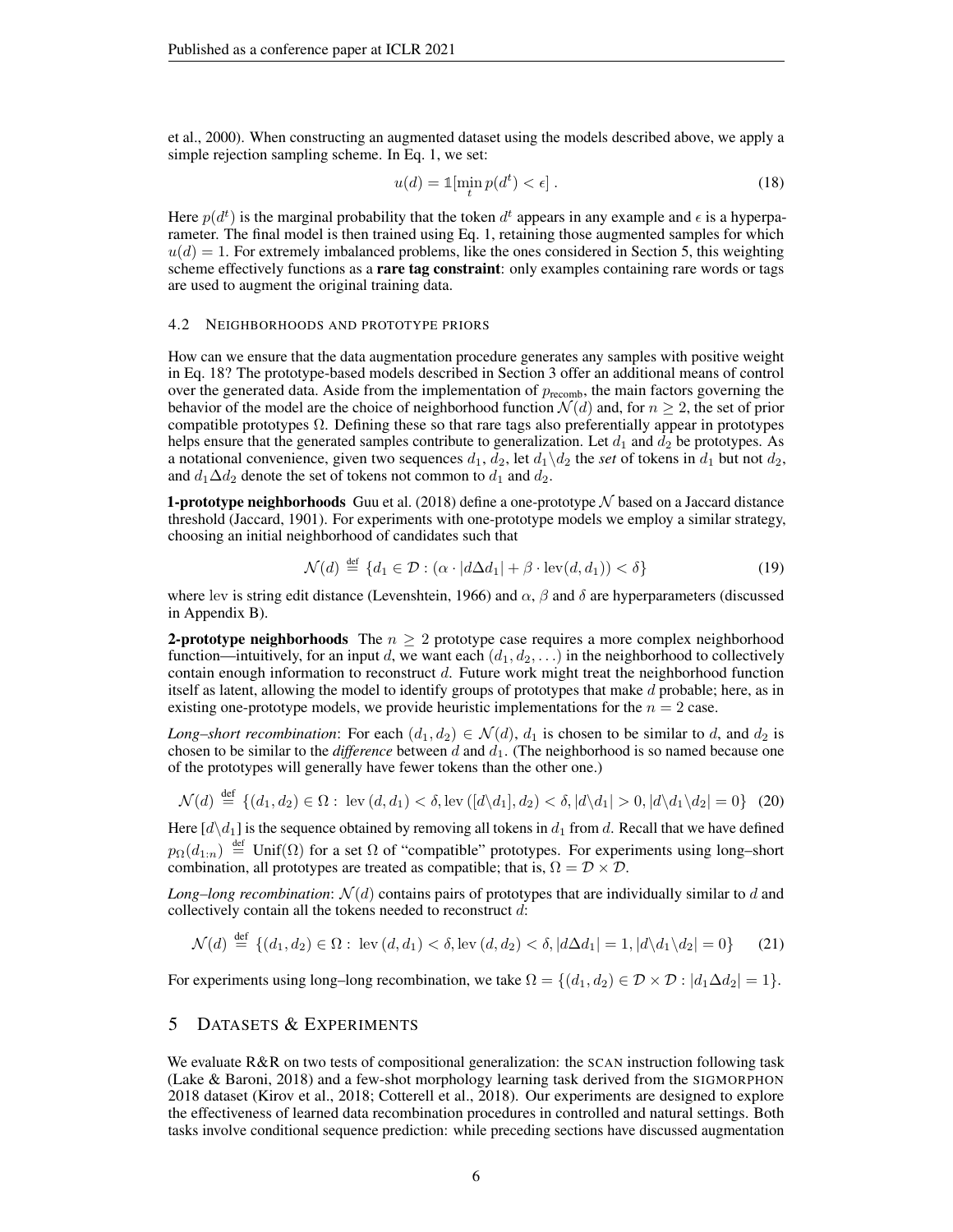<span id="page-6-0"></span> $\lambda$ 

Table 1: Results on the SCAN dataset. (a) Comparison of R&R with previous work. Connecting lines indicate that model components are inherited from the parent (e.g. the row labeled *recomb-2* also includes resampling). Data augmentation with *recomb-2* + resampling performs slightly worse than GECA on the *jump* and *around right* splits; data augmentation with *recomb-1* + resampling or an ordinary RNN does not generalize robustly to either split. All differences except between GECA and *recomb-2* + resampling in *jump* are significant (paired t-test,  $p \ll 0.001$ . (Dashes indicate that all samples were rejected by resampling when decoding with temperature  $T = 1$ .) (b) Ablation experiments on the *jump* split. Introducing the latent variable used in previous work [\(Guu et al., 2018\)](#page-10-8) does not change performance; removing the copy mechanism results in a complete failure of generalization. While it is possible to perform conditional inference of  $p(y | x)$  given the generative model in Eq. [3](#page-2-3) (*direct inference*), this gives significantly worse results than data augmentation (see Sec. [5.3\)](#page-8-1).

|                                  | (a)             |                  | (b)                                 |                 |
|----------------------------------|-----------------|------------------|-------------------------------------|-----------------|
|                                  | around right    | jump             |                                     | jump            |
| baseline                         | $0.00 \pm 0.00$ | $0.00 \pm 0.00$  | <i>recomb-2</i> (no resampling)     | $0.88 \pm 0.07$ |
| GECA (published)                 | $0.82 \pm 0.11$ | $0.87 \pm 0.05$  | $+$ VAE                             | $0.88 \pm 0.07$ |
| GECA (ours)                      | $0.98 \pm 0.02$ | $1.00 \pm 0.001$ | $+$ resampling                      | $0.87 \pm 0.08$ |
| learned aug. (basic)             | $0.00 \pm 0.00$ | $0.00 \pm 0.00$  | $-\frac{\text{copying}}{\text{op}}$ | $0.00 \pm 0.00$ |
| $\mathsf{\mathsf{L}}$ resampling |                 |                  | direct inference                    |                 |
| $-$ recomb-1                     | $0.17 \pm 0.07$ |                  |                                     | $0.57 \pm 0.05$ |
| $-$ recomb-2                     | $0.75 \pm 0.14$ | $0.87 \pm 0.08$  |                                     |                 |
| <i>recomb-2</i> (no resampling)  | $0.82 \pm 0.08$ | $0.88 \pm 0.07$  |                                     |                 |

procedures that produce data points  $d = (x, y)$ , learners are evaluated on their ability to predict an output y from an input x: actions y given instructions x, or morphological analyses y given words x.

For each task, we compare a baseline with no data augmentation, the rule-based GECA data augmentation procedure [\(Andreas, 2020\)](#page-8-0), and a sequence of ablated versions of R&R that measure the importance of resampling and recombination. The basic Learned Aug model trains an RNN to generate  $(x, y)$  pairs, then trains a conditional model on the original data and samples from the generative model. Resampling filters these samples as described in Section [4.](#page-4-0) Recomb-n models replace the RNN with a prototype-based model as described in Section [3.](#page-2-1) Additional experiments (Table [1b](#page-6-0)) compare data augmentation to prediction of y via **direct inference** (Appendix [E\)](#page-15-0) in the prototype-based model and several other model variants.

## 5.1 SCAN

SCAN [\(Lake & Baroni, 2018\)](#page-10-0) is a synthetic dataset featuring simple English commands paired with sequences of actions. Our experiments aim to show that R&R performs well at one-shot concept learning and zero-shot generalization on controlled tasks where rule-based models succeed. We experiment with two splits of the dataset, *jump* and *around right*. In the *jump* split, which tests one-shot learning, the word *jump* appears in a single command in the training set but in more complex commands in the test set (e.g. *look and jump twice*). The *around right* split [\(Loula et al., 2018\)](#page-11-13) tests zero-shot generalization by presenting learners with constructions like *walk around left* and *walk right* in the training set, but *walk around right* only in the test set.

Despite the apparent simplicity of the task, ordinary neural sequence-to-sequence models completely fail to make correct predictions on SCAN test set (Table [1\)](#page-6-0). As such it has been a major focus of research on compositional generalization in sequence-to-sequence models, and a number of heuristic procedures and specialized model architectures and training procedures have been developed to solve it [\(Russin et al., 2019;](#page-11-3) [Gordon et al., 2020;](#page-9-7) [Lake, 2019;](#page-10-14) [Andreas, 2020\)](#page-8-0). Here we show that the generic prototype recombination procedure described above does so as well. We use long–short recombination for the *jump* split and long–long recombination for the *around right split*. We use a recombination network to generate 400 samples  $d = (x, y)$  and then train an ordinary LSTM with attention (Bahdanau et al.,  $\overline{2019b}$ ) on the original and augmented data to predict y from x. Training hyperparameters are provided in Appendix [D.](#page-15-1)

Table [1](#page-6-0) shows the results of training these models on the SCAN dataset.<sup>[4](#page-6-1)</sup> 2-prototype recombination is essential for successful generalization on both splits. Additional ablations (Table [1b](#page-6-0)) show that the

<span id="page-6-1"></span><sup>&</sup>lt;sup>4</sup>We provide results from GECA for comparison. Our final RNN predictor is more accurate than the one used by [Andreas](#page-8-0) [\(2020\)](#page-8-0), and training it on the same augmented dataset gives higher accuracies than reported in the original paper.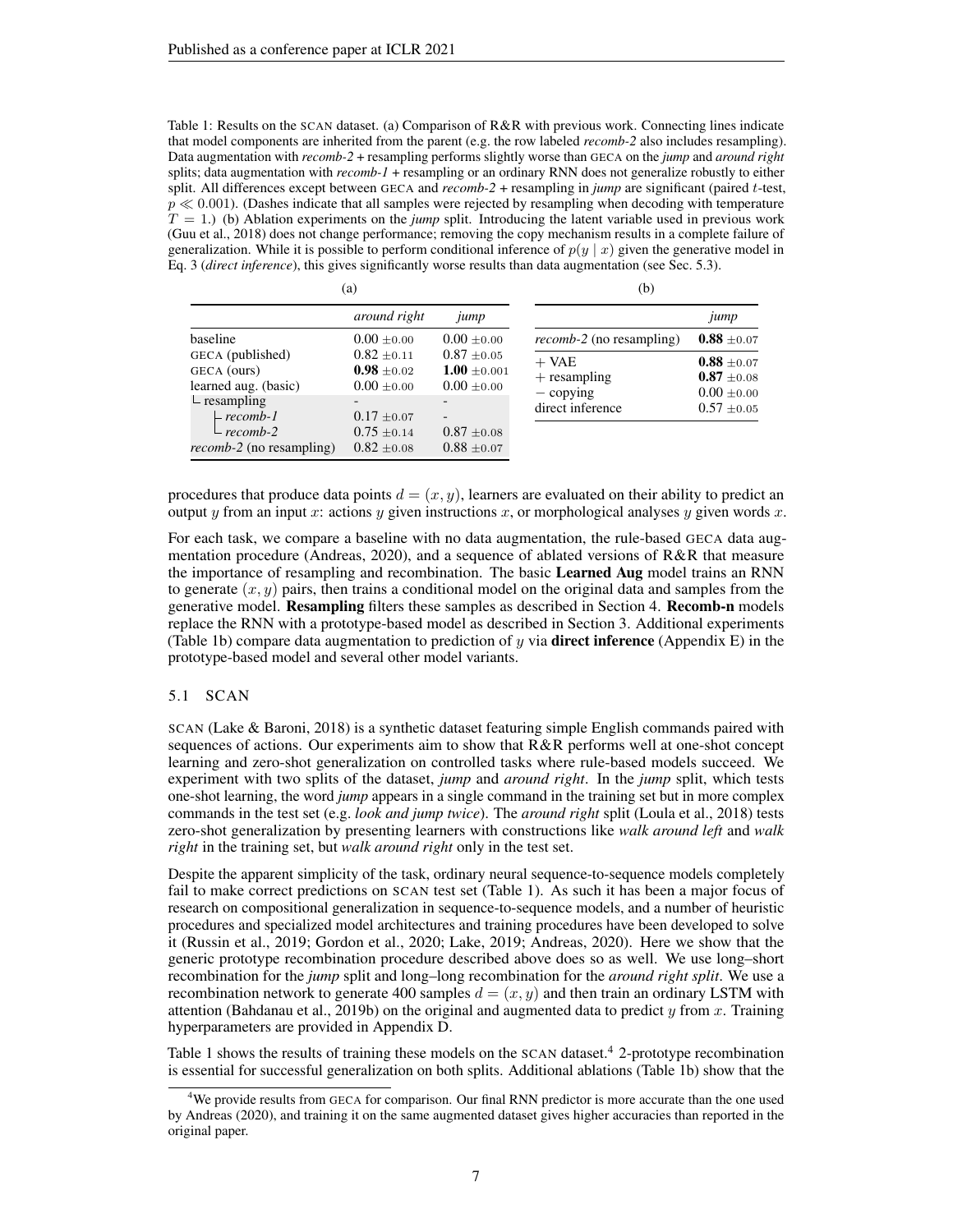<span id="page-7-0"></span>Table 2:  $F_1$  score for morphological analysis on rare (FUT+PST) and frequent (OTHER) word forms. R&R variants with 1- and 2-prototype recombination (shaded in grey) consistently match or outperform both a no-augmentation baseline and GECA; *recomb-1* + resampling is best overall. Bold numbers are not significantly different from the best result in each column under a paired t-test ( $p < 0.05$  after Bonferroni correction; nothing is bold if all differences are insignificant). The NOVEL portion of the table shows model accuracy on examples whose exact tag set never appeared in the training data. (There were no such words in the test set for the Spanish OTHER.) Differences between GECA and the best R&R variant (*recomb-1* + resampling) are larger than in the full evaluation set. <sup>\*</sup>The Spanish past tense was used as a development set.

|                     |                                  |                 | Spanish                  |                 | Swahili         | Turkish         |                 |
|---------------------|----------------------------------|-----------------|--------------------------|-----------------|-----------------|-----------------|-----------------|
|                     |                                  | $FUT+PST^*$     | <b>OTHER</b>             | FUT+PST         | <b>OTHER</b>    | FUT+PST         | <b>OTHER</b>    |
|                     | baseline                         | $0.66 \pm 0.01$ | $0.88 \pm 0.01$          | $0.75 \pm 0.02$ | $0.90 + 0.01$   | $0.69 \pm 0.04$ | $0.85 + 0.03$   |
|                     | $\mathsf{L}$ resampling          | $0.65 \pm 0.01$ | $0.88 \pm 0.01$          | $0.77 \pm 0.01$ | $0.90 \pm 0.02$ | $0.69 \pm 0.04$ | $0.84 \pm 0.04$ |
|                     | <b>GECA</b>                      | $0.66 \pm 0.01$ | $0.88 \pm 0.01$          | $0.76 \pm 0.02$ | $0.90 \pm 0.02$ | $0.69 \pm 0.02$ | $0.87 \pm 0.01$ |
|                     | $\mathsf{L}$ resampling          | $0.72 \pm 0.02$ | $0.88 \pm 0.01$          | $0.81 \pm 0.02$ | $0.89 \pm 0.01$ | $0.75 + 0.03$   | $0.85 \pm 0.02$ |
| ALL                 | learned aug. (basic)             | $0.66 \pm 0.02$ | $0.88 \pm 0.01$          | $0.77 \pm 0.02$ | $0.90 + 0.01$   | $0.70 \pm 0.02$ | $0.87 \pm 0.01$ |
|                     | $\mathsf{\mathsf{L}}$ resampling | $0.70 \pm 0.02$ | $0.86 \pm 0.01$          | $0.84 + 0.01$   | $0.90 + 0.01$   | $0.73 + 0.04$   | $0.85 \pm 0.03$ |
|                     | - recomb-1                       | $0.72 \pm 0.02$ | $0.87 \pm 0.01$          | $0.85 + 0.01$   | $0.90 + 0.02$   | $0.77 \pm 0.02$ | $0.87 \pm 0.02$ |
|                     | $-$ recomb-2                     | $0.71 \pm 0.01$ | $0.87 \pm 0.02$          | $0.82 + 0.02$   | $0.90 + 0.01$   | $0.75 \pm 0.03$ | $0.86 \pm 0.03$ |
|                     | $GECA + recomb-I + resamp.$      | $0.74 \pm 0.02$ | $0.86 \pm 0.01$          | $0.85 \pm 0.02$ | $0.89 \pm 0.01$ | $0.79 \pm 0.02$ | $0.84 \pm 0.01$ |
| 묘                   | baseline                         | $0.63 \pm 0.03$ | $\overline{\phantom{a}}$ | $0.72 \pm 0.02$ | $0.42 + 0.12$   | $0.68 \pm 0.04$ | $0.66 + 0.15$   |
| $\overline{\delta}$ | $GECA + resampling$              | $0.67 \pm 0.03$ | $\sim$                   | $0.79 \pm 0.02$ | $0.26 \pm 0.20$ | $0.73 \pm 0.04$ | $0.71 \pm 0.10$ |
| $\mathbf{z}$        | $recomb-1$ + resampling          | $0.69 \pm 0.02$ | $\overline{a}$           | $0.83 \pm 0.02$ | $0.42 \pm 0.12$ | $0.75 \pm 0.03$ | $0.82 \pm 0.04$ |
|                     | $GECA + recomb-I + resamp.$      | $0.69 \pm 0.02$ | $\overline{\phantom{a}}$ | $0.83 \pm 0.02$ | $0.35 \pm 0.11$ | $0.77 \pm 0.03$ | $0.71 \pm 0.07$ |

continuous latent variable used by [Guu et al.](#page-10-8) [\(2018\)](#page-10-8) does not affect performance, but that the copy mechanism described in Section [3.2](#page-3-2) and the use of the *recomb-2* model for data augmentation rather than direct inference are necessary for accurate prediction.

#### 5.2 SIGMORPHON 2018

The SIGMORPHON 2018 dataset consists of words paired with morphological analyses (*lemmas*, or base forms, and tags for linguistic features like tense and case, as depicted in Fig. [1\)](#page-0-0). We use the data to construct a morphological *analysis* task [\(Akyürek et al., 2019\)](#page-8-2) (predicting analyses from surface forms) to test models' few-shot learning of new morphological paradigms. In three languages of varying morphological complexity (Spanish, Swahili, and Turkish) we construct splits of the data featuring a training set of 1000 examples and three test sets of 100 examples. One test set consists exclusively of words in the past tense, one in the future tense and one with other word forms (present tense verbs, nouns and adjectives). The training set contains exactly eight past-tense and eight future-tense examples; all the rest are other word forms. Experiments evaluate R&R's ability to efficiently learn noisy morphological rules, long viewed a key challenge for connectionist approaches to language learning [\(Rumelhart & McClelland, 1986\)](#page-11-14). As approaches may be sensitive to the choice of the eight examples from which the model must generalize, we construct five different splits per language and use the Spanish past-tense data as a development set. As above, we use *long–long* recombination with similarity criteria applied to  $y$  only. We augment the training data with 180 samples from  $p_{\text{recomb}}$  and again train an ordinary LSTM with attention for final predictions. Details are provided in Appendix [B.](#page-14-0)

Table [2](#page-7-0) shows aggregate results across languages. We report the model's  $F_1$  score for predicting morphological analyses of words in the *few-shot* training condition (past and future) and the standard training condition (other word forms). Here, learned data augmentation with both one- and twoprototype models consistently matches or outperforms GECA. The improvement is sometimes dramatic: for few-shot prediction in Swahili, *recomb-1* augmentation reduces the error rate by 40% relative to the baseline and 21% relative to GECA. An additional baseline + resampling experiment upweights the existing rare samples rather than synthesizing new ones; results demonstrate that recombination, and not simply reweighting, is important for generalization. Table [2](#page-7-0) also includes a finer-grained analysis of *novel word forms*: words in the evaluation set whose exact morphological analysis never appeared in the training set. R&R again significantly outperforms both the baseline and GECA-based data augmentation in the few-shot FUT+PAST condition and the ordinary OTHER condition, underscoring the effectiveness of this approach for "in-distribution" compositional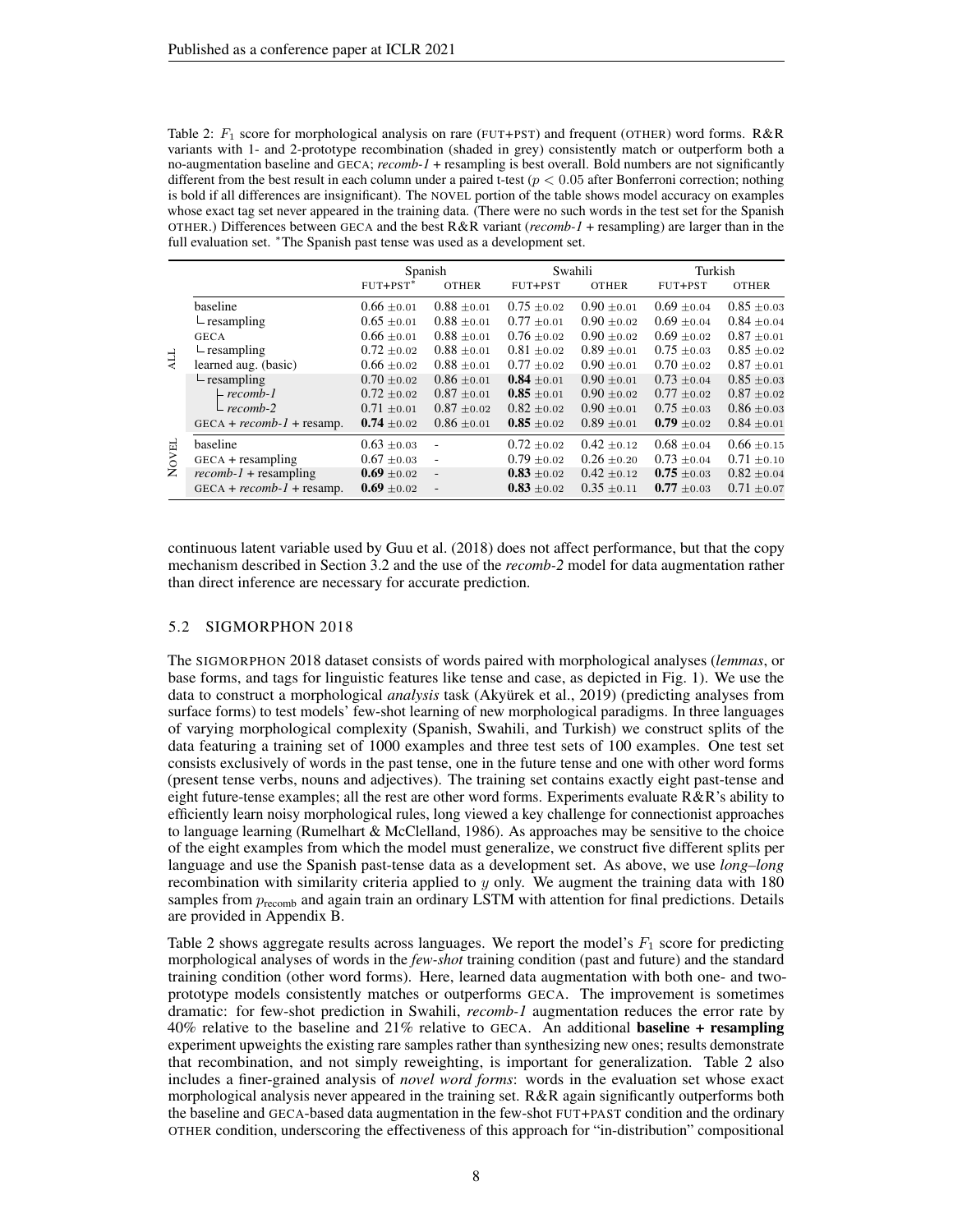generalization. Finally, the gains provided by learned augmentation and GECA appear to be at least partially orthogonal: combining the GECA + resampling and *recomb-1* + resampling models gives further improvements in Spanish and Turkish.

## <span id="page-8-1"></span>5.3 ANALYSIS

Why is R&R effective? Samples from the best learned data augmentation models for SCAN and SIGMORPHON may be found in the Appendix [G.3](#page-18-0) . We programaticaly analyzed 400 samples from *recomb-2* models in SCAN and found that 40% of novel samples are exactly correct in the *around right* split and 74% in the *jump* split. A manual analysis of 50 Turkish samples indicated that only 14% of the novel samples were exactly correct. The augmentation procedure has a high error rate! However, our analysis found that malformed samples either  $(1)$  feature malformed xs that will never appear in a test set (a phenomenon also observed by [Andreas](#page-8-0) [\(2020\)](#page-8-0) for outputs of GECA), or (2) are mostly correct at the token level (inducing predictions with a high  $F_1$  score). Data augmentation thus contributes a mixture of irrelevant examples, *label noise*—which may exert a positive regularizing effect [\(Bishop, 1995\)](#page-9-17)—and well-formed examples, a small number of which are sufficient to induce generalization [\(Bastings et al., 2018\)](#page-9-9). Without resampling, SIGMORPHON models generate almost no examples of rare tags.

Why does  $R\&R$  outperform direct inference? A partial explanation is provided by the preceding analysis, which notes that the accuracy of the data augmentation procedure as a generative model is comparatively low. Additionally, the data augmentation procedure selects only the highest-confidence samples from the model, so the quality of predicted ys conditioned on random xs will in general be even lower. A conditional model trained on augmented data is able to compensate for errors in augmentation or direct inference (Table [12](#page-18-1) in the Appendix).

Why is Resampling without Recombination effective? One surprising feature of Table [2](#page-7-0) is performance of the *learned aug (basic) + resampling* model. While less effective than the recombinationbased models, augmentation with samples from an ordinary RNN trained on  $(x, y)$  pairs improves performance for some test splits. One possible explanation is that resampling effectively acts as a *posterior constraint* on the final model's predictive distribution, guiding it toward solutions in which rare tags are more probable than observed in the original training data. Future work might model this constraint explicitly, e.g. via posterior regularization (as in [Li & Rush, 2020\)](#page-11-15).

# 6 CONCLUSIONS

We have described a method for improving compositional generalization in sequence-to-sequence models via data augmentation with learned prototype recombination models. These are the first results we are aware of demonstrating that generative models of data are effective as data augmentation schemes in sequence-to-sequence learning problems, even when the generative models are themselves unreliable as base predictors. Our experiments demonstrate that it is possible to achieve compositional generalization on-par with complex symbolic models in clean, highly structured domains, and outperform them in natural ones, with basic neural modeling tools and without symbolic representations.

## ACKNOWLEDGMENTS

We thank Eric Chu for feedback on early drafts of this paper. This work was supported by a hardware donation from NVIDIA under the NVAIL grant program. The authors acknowledge the MIT SuperCloud and Lincoln Laboratory Supercomputing Center [\(Reuther et al., 2018\)](#page-11-16) for providing HPC resources that have contributed to the research results reported within this paper.

## **REFERENCES**

<span id="page-8-2"></span>Ekin Akyürek, Erenay Dayanık, and Deniz Yuret. Morphological analysis using a sequence decoder. *Transactions of the Association for Computational Linguistics*, 7:567–579, 2019.

<span id="page-8-0"></span>Jacob Andreas. Good-enough compositional data augmentation. In *Procedings of the Annual Meeting of the Association for Computational Linguistics*, 2020.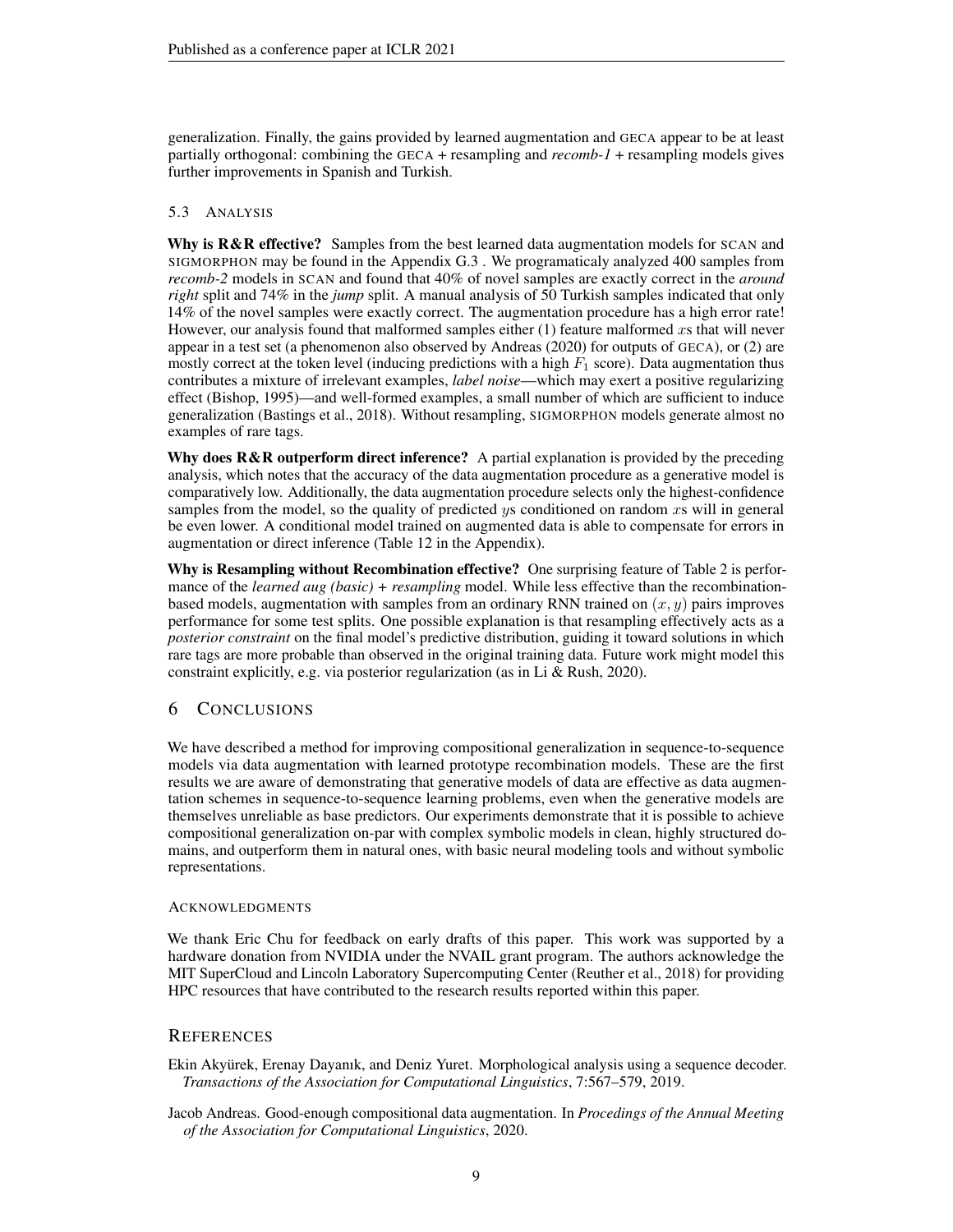- <span id="page-9-11"></span>Jacob Andreas, Marcus Rohrbach, Trevor Darrell, and Dan Klein. Neural module networks. In *Proceedings of the IEEE Conference on Computer Vision and Pattern Recognition*, pp. 39–48, 2016.
- <span id="page-9-3"></span>Dzmitry Bahdanau, Kyunghyun Cho, and Yoshua Bengio. Neural machine translation by jointly learning to align and translate. In *International Conference on Learning Representations*, 2015.
- <span id="page-9-2"></span>Dzmitry Bahdanau, Harm de Vries, Timothy J O'Donnell, Shikhar Murty, Philippe Beaudoin, Yoshua Bengio, and Aaron Courville. Closure: Assessing systematic generalization of clevr models. *arXiv preprint arXiv:1912.05783*, 2019a.
- <span id="page-9-8"></span>Dzmitry Bahdanau, Shikhar Murty, Michael Noukhovitch, Thien Huu Nguyen, Harm de Vries, and Aaron Courville. Systematic generalization: What is required and can it be learned? In *International Conference on Learning Representations*, 2019b.
- <span id="page-9-9"></span>Jasmijn Bastings, Marco Baroni, Jason Weston, Kyunghyun Cho, and Douwe Kiela. Jump to better conclusions: SCAN both left and right. In *Proceedings of the EMNLP BlackboxNLP Workshop*, pp. 47–55, Brussels, Belgium, 2018.
- <span id="page-9-1"></span>Jean Berko. The child's learning of english morphology. *Word*, 14(2-3):150–177, 1958.
- <span id="page-9-12"></span>Jeff Bezanson, Alan Edelman, Stefan Karpinski, and Viral B Shah. Julia: A fresh approach to numerical computing. *SIAM review*, 59(1):65–98, 2017. URL [https://doi.org/10.1137/](https://doi.org/10.1137/141000671) [141000671](https://doi.org/10.1137/141000671).
- <span id="page-9-17"></span>Chris M Bishop. Training with noise is equivalent to tikhonov regularization. *Neural computation*, 7 (1):108–116, 1995.
- <span id="page-9-16"></span>Samuel Bowman, Luke Vilnis, Oriol Vinyals, Andrew Dai, Rafal Jozefowicz, and Samy Bengio. Generating sentences from a continuous space. In *Proceedings of The 20th SIGNLL Conference on Computational Natural Language Learning*, pp. 10–21, 2016.
- <span id="page-9-4"></span>Jonathon Cai, Richard Shin, and Dawn Song. Making neural programming architectures generalize via recursion. In *International Conference on Learning Representations, ICLR 2017*, 2017.
- <span id="page-9-0"></span>Susan Carey and Elsa Bartlett. Acquiring a single new word. *Papers and Reports on Child Language Development*, 2, 1978.
- <span id="page-9-10"></span>Nitesh V Chawla, Kevin W Bowyer, Lawrence O Hall, and W Philip Kegelmeyer. Smote: synthetic minority over-sampling technique. *Journal of artificial intelligence research*, 16:321–357, 2002.
- <span id="page-9-14"></span>Alexander Clark and Rémi Eyraud. Polynomial identification in the limit of substitutable context-free languages. *Journal of Machine Learning Research*, 8(Aug):1725–1745, 2007.
- <span id="page-9-5"></span>Ryan Cotterell, Christo Kirov, John Sylak-Glassman, Géraldine Walther, Ekaterina Vylomova, Arya D. McCarthy, Katharina Kann, Sabrina J. Mielke, Garrett Nicolai, Miikka Silfverberg, David Yarowsky, Jason Eisner, and Mans Hulden. The CoNLL–SIGMORPHON 2018 shared task: Universal morphological reinflection. In *Proceedings of the CoNLL–SIGMORPHON 2018 Shared Task: Universal Morphological Reinflection*, pp. 1–27, 2018.
- <span id="page-9-13"></span>Marzieh Fadaee, Arianna Bisazza, and Christof Monz. Data augmentation for low-resource neural machine translation. In *Proceedings of the 55th Annual Meeting of the Association for Computational Linguistics*, pp. 567–573, 2017.
- <span id="page-9-6"></span>Jerry A Fodor, Zenon W Pylyshyn, et al. Connectionism and cognitive architecture: A critical analysis. *Cognition*, 28(1-2):3–71, 1988.
- <span id="page-9-15"></span>Felix A Gers and E Schmidhuber. Lstm recurrent networks learn simple context-free and contextsensitive languages. *IEEE Transactions on Neural Networks*, 12(6):1333–1340, 2001.
- <span id="page-9-7"></span>Jonathan Gordon, David Lopez-Paz, Marco Baroni, and Diane Bouchacourt. Permutation equivariant models for compositional generalization in language. In *International Conference on Learning Representations*, 2020.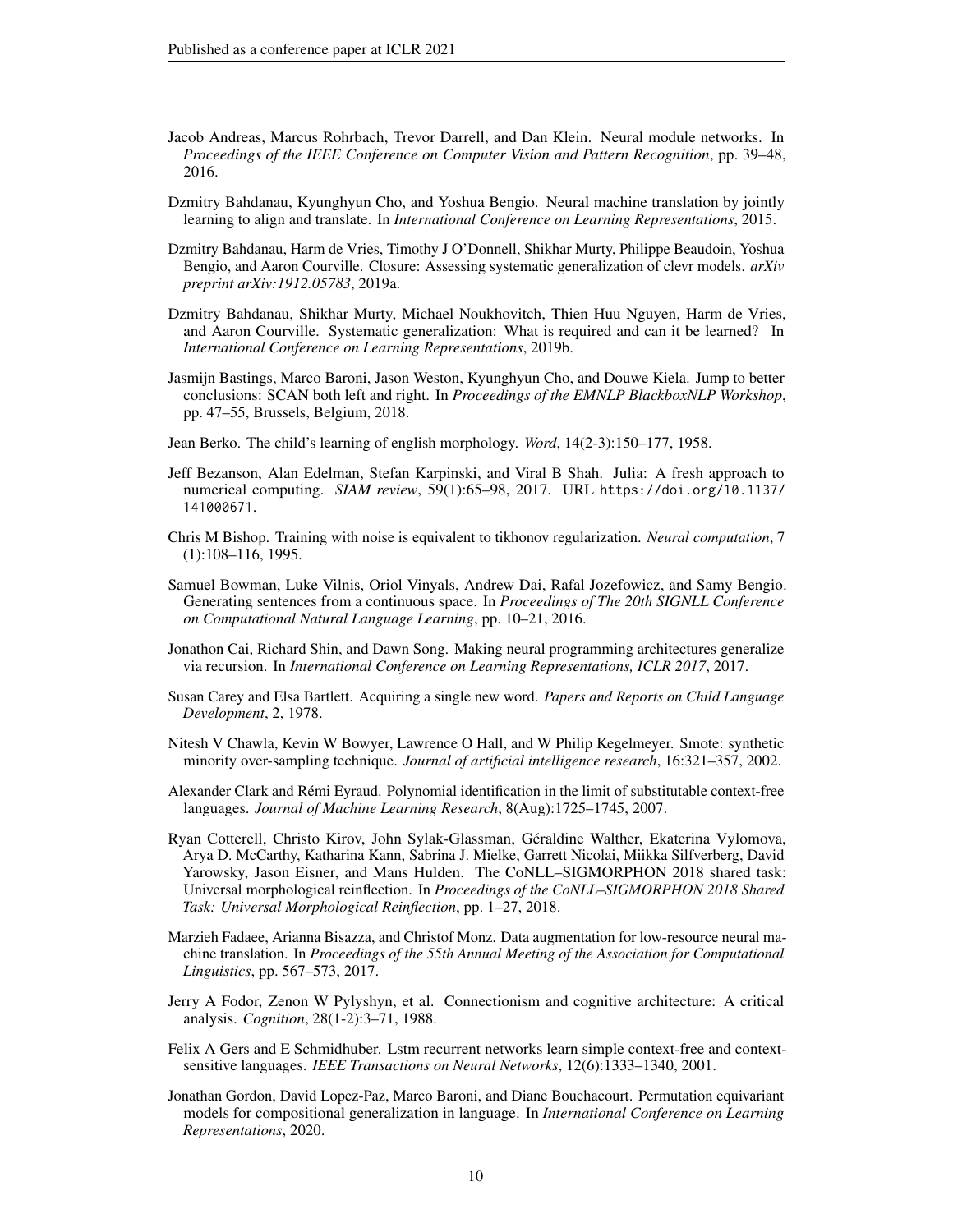- <span id="page-10-15"></span>Jiatao Gu, Zhengdong Lu, Hang Li, and Victor O.K. Li. Incorporating copying mechanism in sequence-to-sequence learning. In *Proceedings of the 54th Annual Meeting of the Association for Computational Linguistics*, pp. 1631–1640, 2016.
- <span id="page-10-2"></span>Jiatao Gu, Yong Wang, Kyunghyun Cho, and Victor OK Li. Search engine guided neural machine translation. In *Thirty-Second AAAI Conference on Artificial Intelligence*, 2018.
- <span id="page-10-8"></span>Kelvin Guu, Tatsunori B. Hashimoto, Yonatan Oren, and Percy Liang. Generating sentences by editing prototypes. *Transactions of the Association for Computational Linguistics*, 6:437–450, 2018.
- <span id="page-10-10"></span>Kelvin Guu, Kenton Lee, Zora Tung, Panupong Pasupat, and Ming-Wei Chang. Realm: Retrievalaugmented language model pre-training. *arXiv preprint arXiv:2002.08909*, 2020.
- <span id="page-10-16"></span>Tatsunori B Hashimoto, Kelvin Guu, Yonatan Oren, and Percy S Liang. A retrieve-and-edit framework for predicting structured outputs. In *Advances in Neural Information Processing Systems*, pp. 10052–10062, 2018.
- <span id="page-10-7"></span>Hiroshi Inoue. Data augmentation by pairing samples for images classification. In *International Conference on Learning Representations*, 2018.
- <span id="page-10-11"></span>Paul Jaccard. Comparative study of the distribution of flora in a portion of the Alps and Jura. *Bull Soc Vaudoise Sci Nat*, 37:547–579, 1901.
- <span id="page-10-6"></span>Nathalie Japkowicz et al. Learning from imbalanced data sets: a comparison of various strategies. In *AAAI workshop on learning from imbalanced data sets*, volume 68, pp. 10–15, 2000.
- <span id="page-10-1"></span>Robin Jia and Percy Liang. Data recombination for neural semantic parsing. In *Proceedings of the 54th Annual Meeting of the Association for Computational Linguistics*, pp. 12–22, 2016.
- <span id="page-10-5"></span>Justin Johnson, Bharath Hariharan, Laurens van der Maaten, Li Fei-Fei, C Lawrence Zitnick, and Ross Girshick. Clevr: A diagnostic dataset for compositional language and elementary visual reasoning. In *Proceedings of the IEEE Conference on Computer Vision and Pattern Recognition*, pp. 2901–2910, 2017.
- <span id="page-10-4"></span>Daniel Keysers, Nathanael Schärli, Nathan Scales, Hylke Buisman, Daniel Furrer, Sergii Kashubin, Nikola Momchev, Danila Sinopalnikov, Lukasz Stafiniak, Tibor Tihon, Dmitry Tsarkov, Xiao Wang, Marc van Zee, and Olivier Bousquet. Measuring compositional generalization: A comprehensive method on realistic data. In *International Conference on Learning Representations*, 2020.
- <span id="page-10-9"></span>Urvashi Khandelwal, Omer Levy, Dan Jurafsky, Luke Zettlemoyer, and Mike Lewis. Generalization through memorization: Nearest neighbor language models. In *International Conference on Learning Representations*, 2020.
- <span id="page-10-13"></span>Christo Kirov, Ryan Cotterell, John Sylak-Glassman, Géraldine Walther, Ekaterina Vylomova, Patrick Xia, Manaal Faruqui, Sabrina J. Mielke, Arya McCarthy, Sandra Kübler, David Yarowsky, Jason Eisner, and Mans Hulden. UniMorph 2.0: Universal Morphology. In *Proceedings of the Eleventh International Conference on Language Resources and Evaluation (LREC 2018)*. European Language Resources Association (ELRA), 2018.
- <span id="page-10-3"></span>B. Lake, Tal Linzen, and M. Baroni. Human few-shot learning of compositional instructions. In *CogSci*, 2019.
- <span id="page-10-0"></span>Brenden Lake and Marco Baroni. Generalization without systematicity: On the compositional skills of sequence-to-sequence recurrent networks. In Jennifer Dy and Andreas Krause (eds.), *Proceedings of the 35th International Conference on Machine Learning*, volume 80 of *Proceedings of Machine Learning Research*, pp. 2873–2882, 2018.
- <span id="page-10-14"></span>Brenden M Lake. Compositional generalization through meta sequence-to-sequence learning. In *Advances in Neural Information Processing Systems*, pp. 9788–9798, 2019.
- <span id="page-10-12"></span>Vladimir I Levenshtein. Binary codes capable of correcting deletions, insertions, and reversals. In *Soviet physics doklady*, volume 10, pp. 707–710, 1966.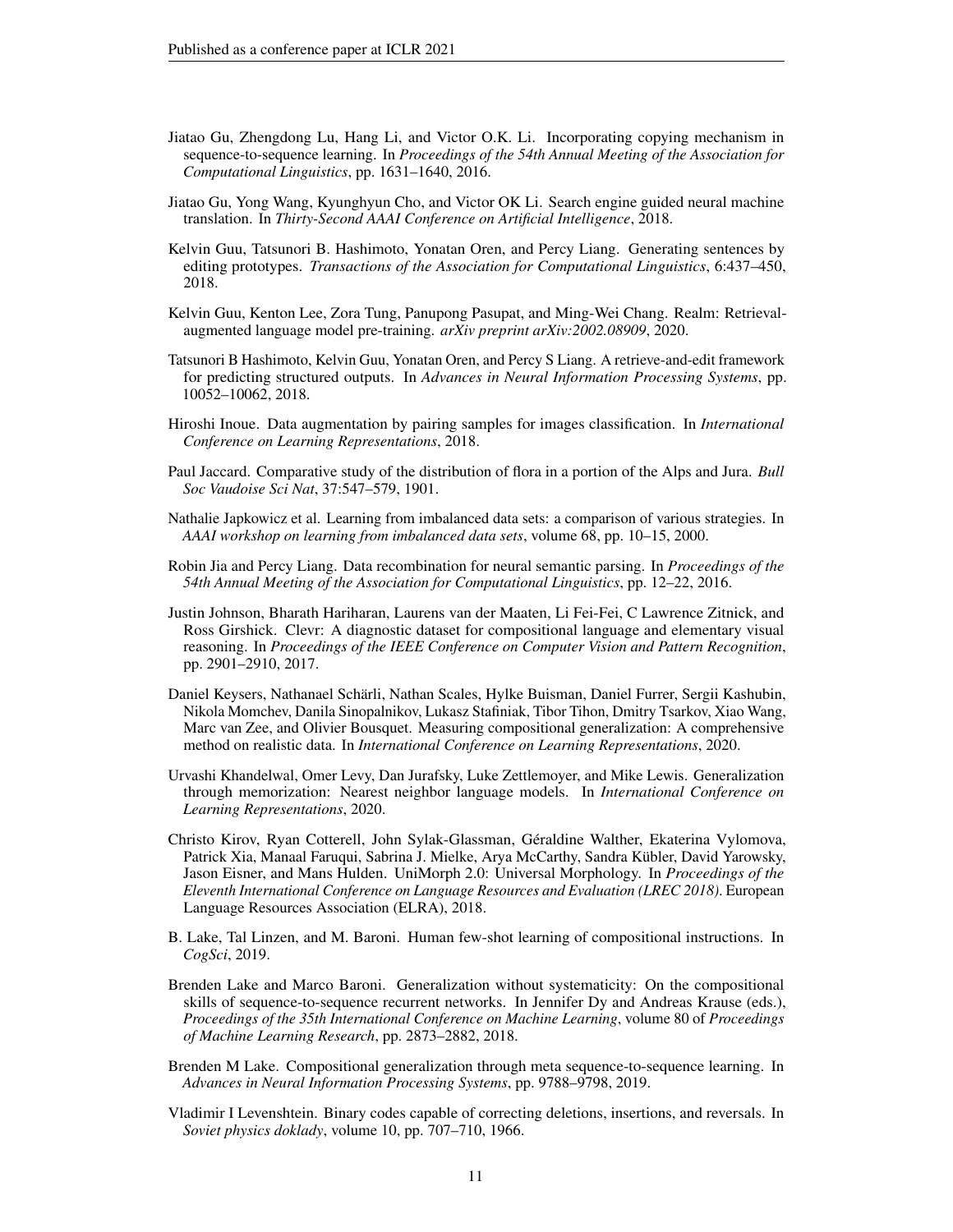- <span id="page-11-15"></span>Xiang Lisa Li and Alexander M Rush. Posterior control of blackbox generation. *arXiv preprint arXiv:2005.04560*, 2020.
- <span id="page-11-13"></span>João Loula, Marco Baroni, and Brenden Lake. Rearranging the familiar: Testing compositional generalization in recurrent networks. In *Proceedings of the 2018 EMNLP Workshop BlackboxNLP: Analyzing and Interpreting Neural Networks for NLP*, pp. 108–114, 2018.
- <span id="page-11-11"></span>Stephen Merity, Caiming Xiong, James Bradbury, and Richard Socher. Pointer sentinel mixture models. In *International Conference on Learning Representations, ICLR 2017*, 2017.
- <span id="page-11-6"></span>Alexander Miller, Adam Fisch, Jesse Dodge, Amir-Hossein Karimi, Antoine Bordes, and Jason Weston. Key-value memory networks for directly reading documents. In *Proceedings of the 2016 Conference on Empirical Methods in Natural Language Processing*, pp. 1400–1409, 2016.
- <span id="page-11-0"></span>Steven Piantadosi and Richard Aslin. Compositional reasoning in early childhood. *PloS one*, 11(9), 2016.
- <span id="page-11-4"></span>Alexander J Ratner, Henry Ehrenberg, Zeshan Hussain, Jared Dunnmon, and Christopher Ré. Learning to compose domain-specific transformations for data augmentation. In *Advances in neural information processing systems*, pp. 3236–3246, 2017.
- <span id="page-11-16"></span>Albert Reuther, Jeremy Kepner, Chansup Byun, Siddharth Samsi, William Arcand, David Bestor, Bill Bergeron, Vijay Gadepally, Michael Houle, Matthew Hubbell, et al. Interactive supercomputing on 40,000 cores for machine learning and data analysis. In *2018 IEEE High Performance extreme Computing Conference (HPEC)*, pp. 1–6. IEEE, 2018.
- <span id="page-11-8"></span>Eric Sven Ristad and Peter N Yianilos. Learning string-edit distance. *IEEE Transactions on Pattern Analysis and Machine Intelligence*, 20(5):522–532, 1998.
- <span id="page-11-5"></span>Murray Rosenblatt. Remarks on some nonparametric estimates of a density function. *The Annals of Mathematical Statistics*, pp. 832–837, 1956.
- <span id="page-11-14"></span>David E. Rumelhart and James L. McClelland. On learning the past tenses of english verbs. *Mechanisms of language aquisition*, pp. 195–248, 1986.
- <span id="page-11-3"></span>Jake Russin, Jason Jo, Randall C O'Reilly, and Yoshua Bengio. Compositional generalization in a deep seq2seq model by separating syntax and semantics. *arXiv preprint arXiv:1904.09708*, 2019.
- <span id="page-11-1"></span>Adam Santoro, Sergey Bartunov, Matthew Botvinick, Daan Wierstra, and Timothy Lillicrap. Metalearning with memory-augmented neural networks. In *International conference on machine learning*, pp. 1842–1850, 2016.
- <span id="page-11-12"></span>Abigail See, Peter J. Liu, and Christopher D. Manning. Get to the point: Summarization with pointer-generator networks. In *Proceedings of the 55th Annual Meeting of the Association for Computational Linguistics*, pp. 1073–1083, 2017.
- <span id="page-11-9"></span>Ilya Sutskever, Oriol Vinyals, and Quoc V Le. Sequence to sequence learning with neural networks. In *Advances in neural information processing systems*, pp. 3104–3112, 2014.
- <span id="page-11-10"></span>Sebastian Thrun and Lorien Pratt. Learning to learn: Introduction and overview. In *Learning to learn*, pp. 3–17. Springer, 1998.
- <span id="page-11-17"></span>Ashish Vaswani, Noam Shazeer, Niki Parmar, Jakob Uszkoreit, Llion Jones, Aidan N Gomez, Ł ukasz Kaiser, and Illia Polosukhin. Attention is all you need. In I. Guyon, U. V. Luxburg, S. Bengio, H. Wallach, R. Fergus, S. Vishwanathan, and R. Garnett (eds.), *Advances in Neural Information Processing Systems*, volume 30, 2017.
- <span id="page-11-2"></span>Jane X. Wang, Zeb Kurth-Nelson, Hubert Soyer, Joel Z. Leibo, Dhruva Tirumala, Rémi Munos, Charles Blundell, Dharshan Kumaran, and Matt M. Botvinick. Learning to reinforcement learn. In *CogSci*, 2016.
- <span id="page-11-7"></span>Gail Weiss, Yoav Goldberg, and Eran Yahav. On the practical computational power of finite precision RNNs for language recognition. In *Proceedings of the 56th Annual Meeting of the Association for Computational Linguistics*, pp. 740–745, 2018.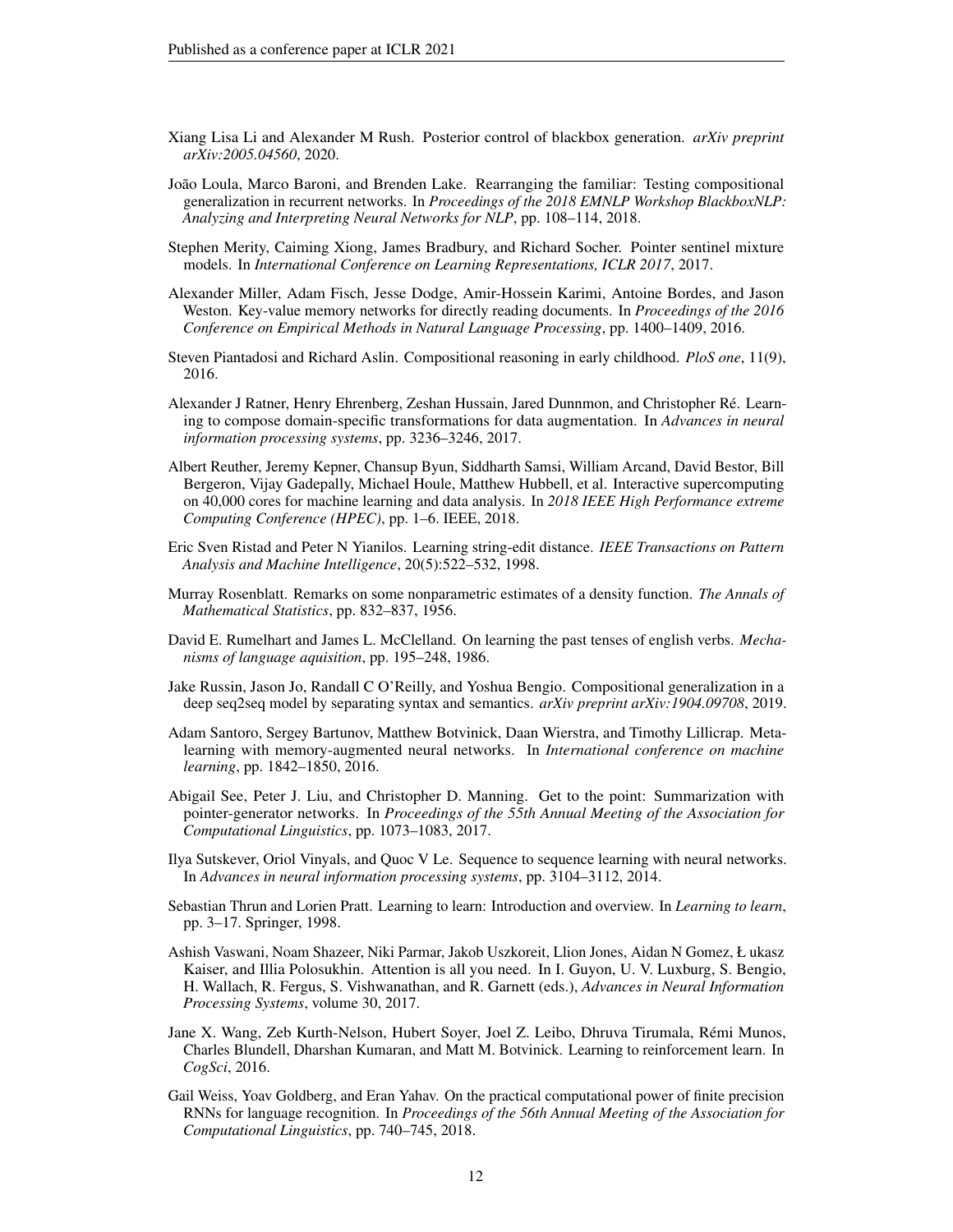- <span id="page-12-2"></span>Jason Weston, Emily Dinan, and Alexander Miller. Retrieve and refine: Improved sequence generation models for dialogue. In *Proceedings of the 2018 EMNLP Workshop SCAI: The 2nd International Workshop on Search-Oriented Conversational AI*, pp. 87–92, 2018.
- <span id="page-12-0"></span>Chunyang Xiao, Marc Dymetman, and Claire Gardent. Sequence-based structured prediction for semantic parsing. In *Proceedings of the 54th Annual Meeting of the Association for Computational Linguistics*, pp. 1341–1350, 2016.
- <span id="page-12-1"></span>Deniz Yuret. Knet: beginning deep learning with 100 lines of julia. In *Machine Learning Systems Workshop at NIPS*, volume 2016, pp. 5, 2016.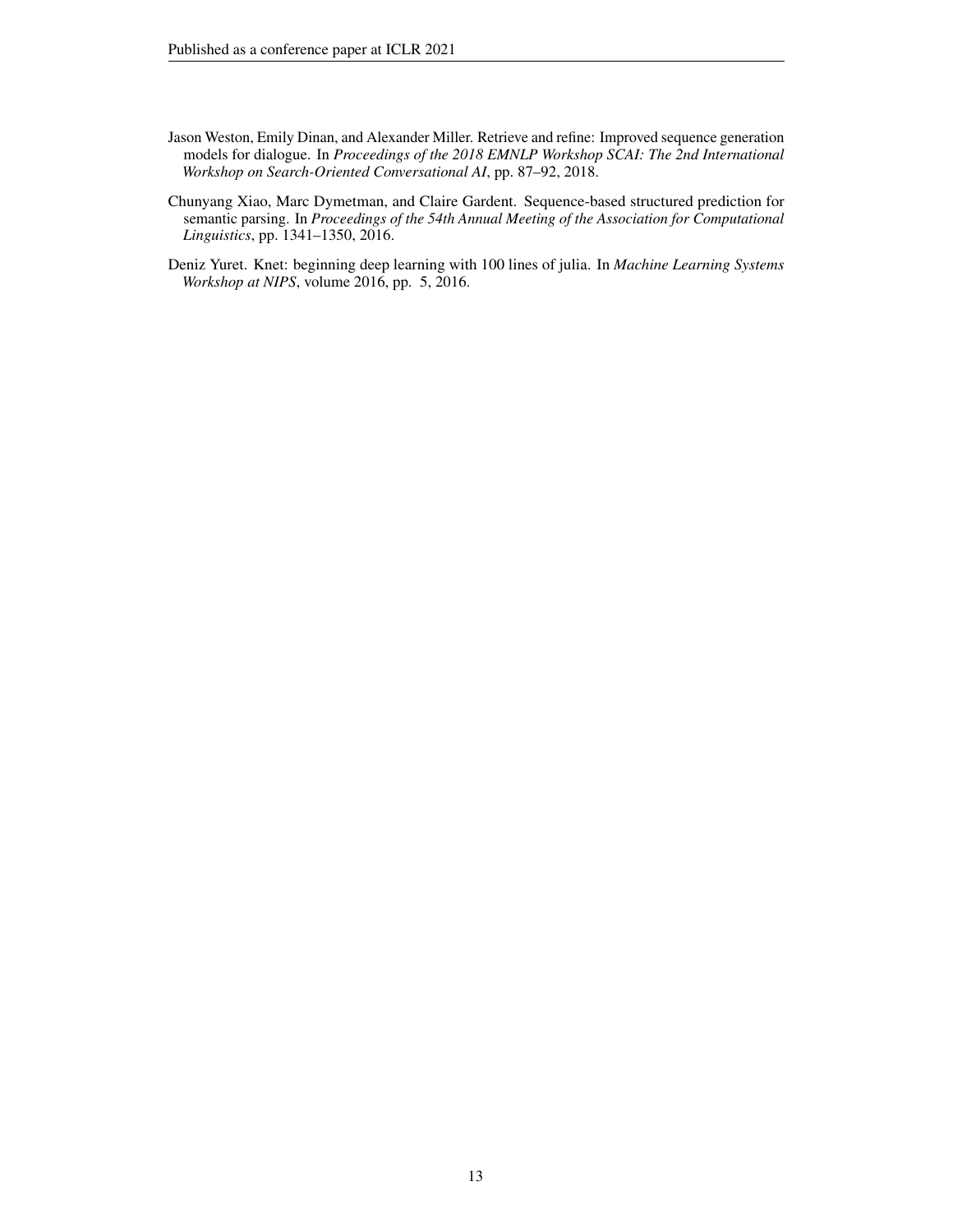## A MODEL ARCHITECTURE

#### A.1 PROTOTYPE ENCODER

We use a single layer BiLSTM network to encode  $h_{\text{proto}}^{kj}$  as follows:

$$
h_{\text{proto}}^{k} = \text{proj}(\text{BiLSTM}\left(W_{e} d_{k}'\right))\tag{22}
$$

Morphology The hidden and embedding sizes are 1024. No dropout is applied. We project bidirectional embeddings to the hidden size with a linear projection. We concatenate the backward and the forward hidden states.

SCAN We choose the hidden size as 512, and embedding size as 64. We apply 0.5 dropout to the input. We project hidden vectors in the attention mechanism.

#### <span id="page-13-1"></span>A.2 DECODER

The decoder is implemented by a single layer. In addition to the hidden state and memory cell, we also carry out a *feed* vector through time:

$$
h_{\text{pre}}^{t} = \begin{bmatrix} h_{\text{out}}^{t}, & \sum_{i} \alpha_{\text{out}}^{i} h_{\text{out}}^{i}, & \sum_{j \leq |d_{1}|} \alpha_{\text{proto}}^{1j} h_{\text{proto}}^{1j}, & \cdots, & \sum_{j \leq |d_{n}|} \alpha_{\text{proto}}^{nj} h_{\text{proto}}^{nj} \end{bmatrix} \tag{23}
$$

$$
\text{feed}^t = \text{Linear}_{\text{feed}}(h_{\text{pre}}^t) \tag{24}
$$

The input to the LSTM decoder at time step  $t$  is the concatenation of the previous token's representation, previous feed vector, and a latent z vector (in the VAE model).

<span id="page-13-0"></span>
$$
input^t = [W_d d^{t-1}, feed^{t-1}, z]
$$
\n
$$
(25)
$$

Morphology We use a single-layer LSTM network with a hidden size of 1024, and an embedding size of 1024. We initialize the decoder hidden states with the final hidden states of the BiLSTM encoder. *feed* is the same size as the hidden state. No dropout is applied in the decoder. Output calculations are provided in the original paper in equation Eq. [16.](#page-4-2) The query vector for the attentions is identically the hidden state:

$$
queryt = houtt \t(26)
$$

Further details of the attention are provided in Appendix [A.3.](#page-14-1)

SCAN The decoder is implemented by a single layer LSTM network with hidden size of 512, and embedding size of 64. The embedding parameters are shared with the encoder. Here the size of the feed vector is equal to embedding size, 64.

We have no self-attention for this decoder in the feed vector. There is an attention projection with dimension is 128. The details of the attention mechanism given in Appendix [A.3.](#page-14-1) Finally, we use transpose of the embedding matrix to project *feed* to the output space.

<span id="page-13-2"></span>
$$
\text{output}^t = W_e^\top \text{feed}^t \tag{27}
$$

 $output^t$  contains unnormalized scores before the final softmax layer. We apply 0.7 dropout to  $h_{out}^t$ during both training and test. The copy mechanism will be further described in Appendix [A.3.](#page-14-1)

The input to the LSTM decoder is the same as Eq. [25](#page-13-0) except the decoder embedding matrix,  $W_d$ , shares parameters with encoder embedding matrix  $W_e$ . We applied 0.5 dropout to the embeddings  $d_{t-1}$ .

The *query* vector for the attention is calculated by:

$$
queryt = [houtt, inputt]
$$
\n(28)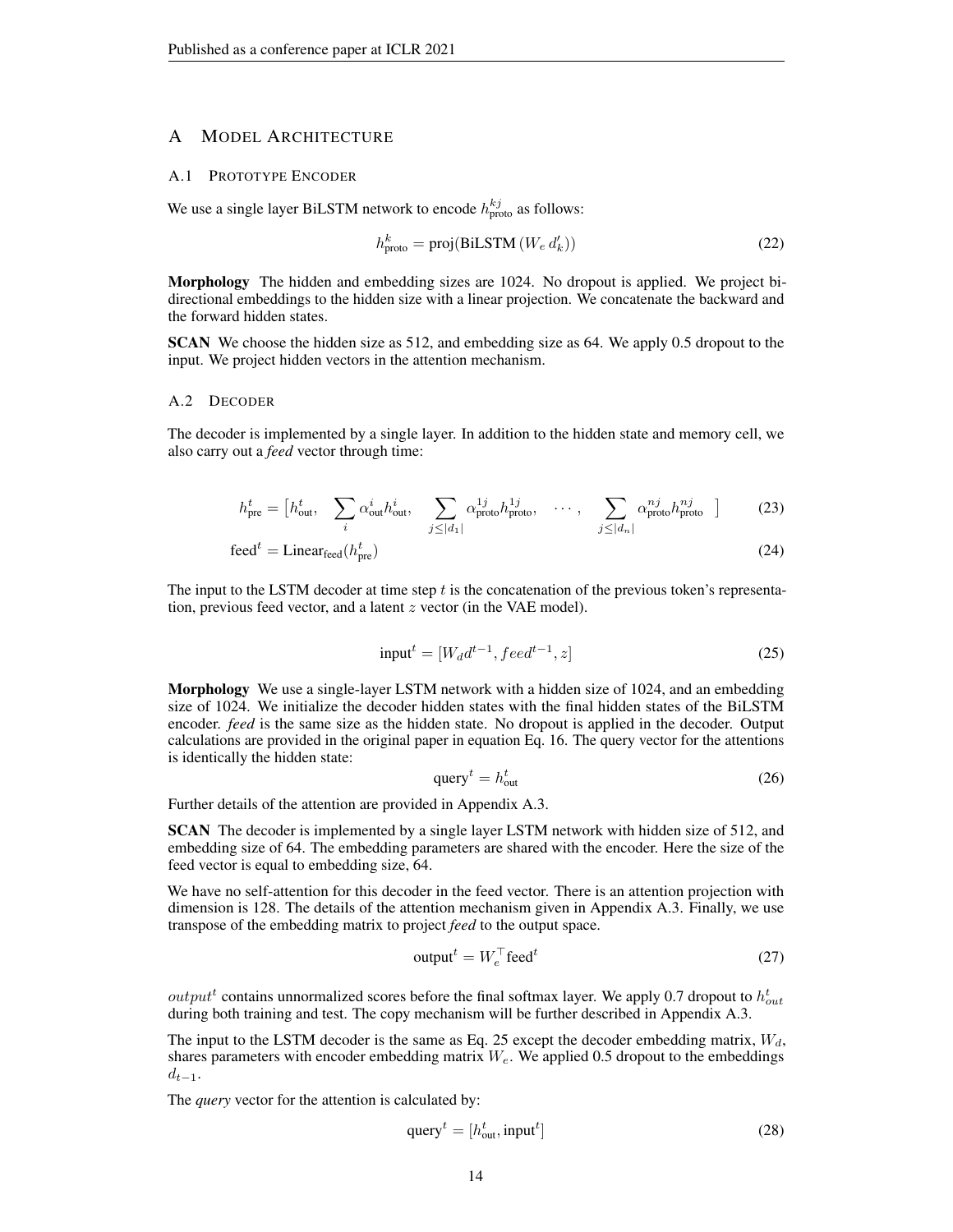#### <span id="page-14-1"></span>A.3 ATTENTION AND COPYING

We use the attention mechanism described in [Vaswani et al.](#page-11-17) [\(2017\)](#page-11-17) with slight modifications.

Morphology We use a linear transformation for *key* while retaining an embedding size of 1024, and leave *query* and *value* transformations as the identity. We do not normalize by the square root of the attention dimension. The query vector is described in the decoder Appendix [A.2.](#page-13-1) The copy mechanism for the morphology task is explained in the paper in detail.

SCAN We use the nonlinear tanh transformation for *key*, *query* and *value*. That the attention scores are calculated separately for each prototype using different parameters as well as the normalization i.e. obtaining  $\alpha$ 's is performed separately for each prototype.

The copy mechanism for this task is slightly different and follows [Gu et al.](#page-10-15) [\(2016\)](#page-10-15) We normalize prototype attention scores and output scores jointly. Let  $\bar{\alpha}_i$  represent attention weights for each prototype sequence *before* normalization. Then, we concatenate them to the output vector in Eq. [27.](#page-13-2)

$$
\text{final}^t = [\text{output}^t, \bar{\alpha}_1, ..., \bar{\alpha}_n]
$$

We obtain a probability vector via a final softmax layer:

$$
prob^t = softmax(final^t)
$$

That size of this probability vector is vocabulary size plus the total length all prototypes. We then project this into the output space by:

$$
p^t(w) = \text{prob}^t(\text{indices}(w))
$$

where indices finds all corresponding scores in  $prob<sup>t</sup>$  for token w where there might be more than one element for a given w. This is because one score can come from the  $output<sup>t</sup>$  region, and others from the prototype regions of  $prob<sup>t</sup>$ . During training we applied 0.5 dropout to the indices from  $output<sup>t</sup>$ . Thus, the model is encouraged to copy more.

#### <span id="page-14-0"></span>B NEIGHBORHOODS AND SAMPLING

In the Eq. [20](#page-5-2) and Eq. [21](#page-5-3) we expressed the generic form of neighborhood sets. Here we provide the implementation details.

**SCAN** In the *jump* split, we use long-short recombination with  $\delta = 0.5$ . In *around right* we use long-long recombination with  $\delta = 0.5$ , and construct  $\Omega$  so that the first and second prototypes to differ by a single token. We randomly pick  $k < 10 \times 3$  (10 different first prototypes, and 3 different second prototypes for each of them) prototype pairs that satisfy these conditions. For the *recomb-1* experiment, we use the same neighborhood setup except but consider only the  $k < 10$  first prototypes.

Sampling In the *jump* split, we used beam search with beam size 4 in the decoder. We calculate the mean and standard deviation over the lengths of both among the first  $d'_1$  and the second  $d'_2$  prototypes in the train set. Then, during the sampling, we expect the first and second prototypes whose length is shorter than their respective mean plus standard deviation. This decision is based on the fact that the part of the  $\Omega$  that the model is exposed to is determined by the empirical distribution,  $\Omega$ , that arises from training neighborhoods. When sampling, we try to pick prototypes from a distribution that are close to properties of that empirical distribution. In *around right*, we use temperature sampling with  $T = 0.4$ . If a model cannot sample the expected number of both novel and unique samples within a reasonable time, we increase temperature T.

Morphology We use long-long recombination, as explained in the paper, with slight modifications which leverage the structure of the task. We set  $\Omega$  as:

$$
\Omega = \{(d_1, d_2) \, | \, d'_{\text{Hags}} \neq d'_{2tags}, (d_{\text{tags}} \backslash d'_{\text{Hags}}) = 0\}
$$

For the *recomb-1* model  $\mathcal{N}(d)$  utilizes tag similarity, lemma similarity and is constructed using a score function:

$$
score1(d, d'1) = (|dtags \Delta d'1 tags|, jaccard(dlemma, d'1lemma))
$$
\n(29)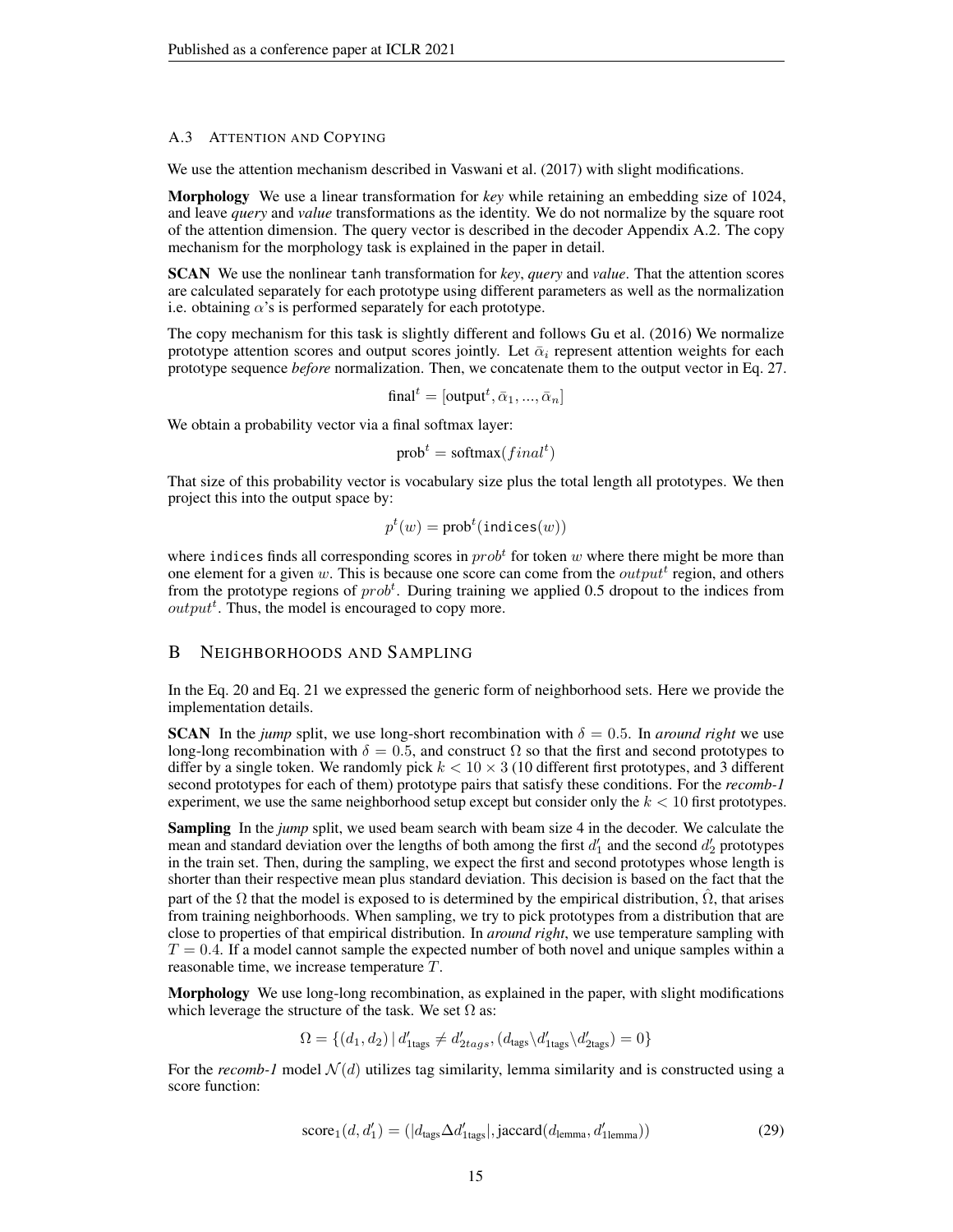Given d, we sort training examples by using  $score_1$  as the comparison key and pick the four smallest neighbors (using a lexicographic sort) to form  $\mathcal{N}(d)$ .

For the  $recomb-2$  model,  $\mathcal{N}(d)$  uses the same score function for the first prototype as in the  $recomb-1$ case. The second prototype is selected using:

$$
score_2(d, d'_1, d'_2) = (d_{\text{tags}} \neq d'_{\text{2tags}}, |d'_{\text{1tags}} \Delta d'_{\text{2tags}}|)
$$
\n(30)

Given x, and a scored first prototype, we do one more sort over training examples by using score<sub>2</sub> as the comparison key. Then we pick first four neighbors for  $\mathcal{N}(d)$ .

**Sampling** We use a mix strategy of temperature sampling with  $T = 0.5$  and greedy sampling in which we use the former for  $d_{\text{input}}$  and the latter for  $d_{\text{output}}$ . We sample 180 unique and novel examples.

## C GENERATIVE MODEL TRAINING

Morphology All of the hyper parameters mentioned here are optimized by a grid search on the Spanish validation set. We train our models for 2[5](#page-15-2) epochs<sup>5</sup>. We use Adam optimizer with learning rate 0.0001. The generative model is trained on morphological reinflection order  $(d_{\text{lemma}} d_{\text{tags}} \triangleright d_{\text{inflection}})$ from left to right, then the samples from the model are reordered for morphological analysis task  $(d_{\text{inflection}} \triangleright d_{\text{lemma}} d_{\text{tags}}).$ 

SCAN We use different number of epochs for *jump* and *around right* splits where all models are trained for 8 epochs in the former and 3 epochs in the latter. We use Adam optimizer with learning rate 0.002, and gradient norm clip with 1.0.

#### <span id="page-15-1"></span>D SEQ2SEQ BASELINE MODEL

After generating novel samples, we either concatenate them to the training data (in morphology), or sample training batches from a mixture of the original training data and the augmented data. Our conditional model is the same as the generative model used in morphology experiments, described in detail in the paper body, replacing  $d_{\text{proto}}$  with x, and d with y.

Every conditional model's size is the same as the corresponding generative model which was used for augmentation. This is to ensure that the conditional model and the generative model have the same capacity. We train conditional models for 150 epochs for SCAN and we used augmentation ratios of paug = 0.01 and paug = 0.2 in *jump* and *around right*, respectively. For morphology, we train the conditional models for 100 epochs, and we use all generated examples for augmentation.

## <span id="page-15-0"></span>E DIRECT INFERENCE

To adapt the prototype-based model for conditional prediction, we condition the neighborhood function on the input x rather than the full datum d, as in [Hashimoto et al.](#page-10-16) [\(2018\)](#page-10-16). Candidate ys are then sampled from the generative model given the observed x while marginalizing over retrieved prototypes. Finally, we re-rank these candidates via Eq. [7](#page-3-4) and output the highest-scoring candidate.

## F VAE MODEL

**Prior**  $p(z)$ : We use the same prior as [Guu et al.](#page-10-8) [\(2018\)](#page-10-8) given in Eq. [31.](#page-16-0) In this prior, z is defined by a norm and direction vector. The norm is sampled from the uniform distribution between zero and a maximum possible norm  $\mu_{\text{max}} = 10.0$ , and the direction is sampled uniformly from the unit hypersphere. This sampling procedure corresponds to a von Mises–Fisher distribution with concentration parameter zero.

<span id="page-15-2"></span> $5$ When training 2-proto and 1-proto models, we increment epoch counter when the entire neighborhood for every d is processed. For 0-proto, one epoch is defined canonically i.e. the entire train set.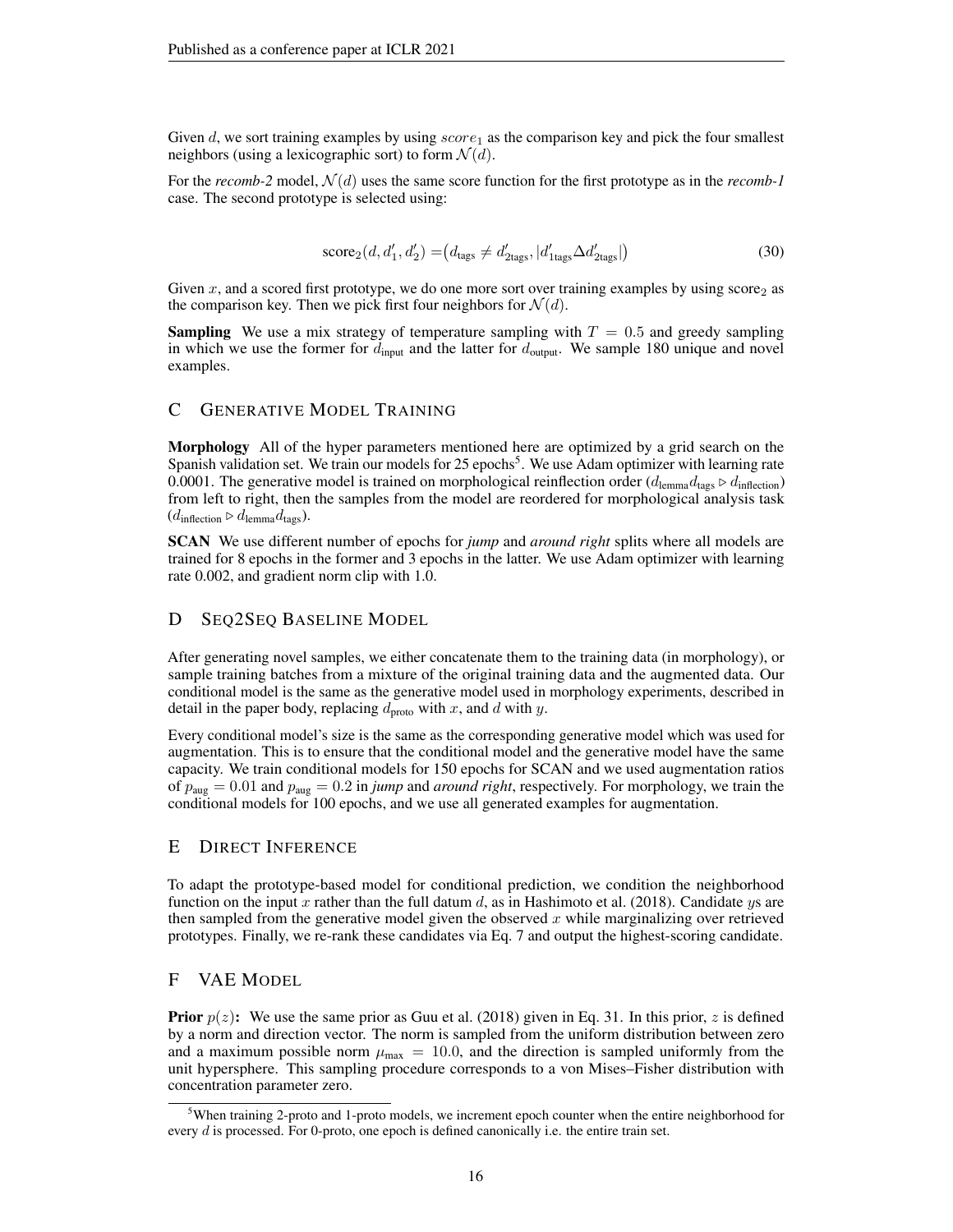<span id="page-16-0"></span>
$$
z = znorm \cdot zdir where znorm \sim U(0, \mumax), zdir \sim \text{vmF}(\vec{u}, 0)
$$
 (31)

For SCAN, the size of  $z$  is 32, and for morphology the size of  $z$  is 2.

**Proposal Network**  $q(z|d, d_{1:n})$ : Similarly to the prior, the posterior network decomposes z into its norm and direction vectors. The norm vector is sampled from a uniform distribution at  $(|\mu|, \min(|\mu| +$  $(\epsilon, \mu_{\text{max}})$ , and the direction is sampled from the von Mises–Fisher distribution vmF( $(\mu, \kappa)$ ) where  $\kappa = 25, \epsilon = 1.0.$ 

$$
h_{\text{final}} = (\overleftarrow{h}_{\text{proto}})_{\text{start}} + (\overrightarrow{h}_{\text{proto}})_{end}
$$
  

$$
\mu = \tanh (W_z \left[ h_{d\text{final}}, h_{q\text{final}} \right])
$$
  

$$
z_{\text{norm}} \sim U(|\mu|, \min(|\mu| + \epsilon, \mu_{\text{max}}))
$$
 (32)

$$
z_{\text{dir}} \sim v m F(\mu, \kappa) \tag{33}
$$

$$
z = z_{\text{norm}} \cdot z_{\text{dir}} \tag{34}
$$

## G ADDITIONAL RESULTS

#### G.1 MORPHOLOGY RESULTS

In the paper, Table [2](#page-7-0) shows morphology results for (non-VAE) models with 8 *hints* (past- and futuretense examples in the training set). Here, we provide additional results for different hint set sizes and model variants.

#### G.1.1 HINTS=4

| Table 3: Exact Match Accuracy |
|-------------------------------|
|                               |

|                                 |                   | Spanish           |                   | Swahili           |                   | Turkish           |
|---------------------------------|-------------------|-------------------|-------------------|-------------------|-------------------|-------------------|
|                                 | $FUT + PST^*$     | <b>OTHER</b>      | FUT+PST           | <b>OTHER</b>      | FUT+PST           | <b>OTHER</b>      |
| baseline                        | $0.078 \pm 0.029$ | $0.63 + 0.09$     | $0.107 \pm 0.034$ | $0.532 \pm 0.029$ | $0.067 + 0.020$   | $0.57 \pm 0.04$   |
| geca                            | $0.072 \pm 0.019$ | $0.63 \pm 0.05$   | $0.039 \pm 0.011$ | $0.496 \pm 0.027$ | $0.052 \pm 0.014$ | $0.54 \pm 0.08$   |
| $\frac{1}{2}$ geca + resampling | $0.16 \pm 0.04$   | $0.65 \pm 0.05$   | $0.27 \pm 0.08$   | $0.52 \pm 0.04$   | $0.12 \pm 0.04$   | $0.554 \pm 0.029$ |
| learned aug                     | $0.063 \pm 0.012$ | $0.65 \pm 0.04$   | $0.066 \pm 0.034$ | $0.52 \pm 0.04$   | $0.074 \pm 0.021$ | $0.57 \pm 0.04$   |
| learned aug + resampling        | $0.098 \pm 0.021$ | $0.65 \pm 0.05$   | $0.29 \pm 0.06$   | $0.480 \pm 0.035$ | $0.092 \pm 0.029$ | $0.54 \pm 0.06$   |
| recomb-1                        | $0.063 \pm 0.017$ | $0.674 \pm 0.021$ | $0.061 \pm 0.017$ | $0.520 \pm 0.028$ | $0.055 \pm 0.021$ | $0.554 \pm 0.030$ |
| $recomb-1 + resampling$         | $0.13 \pm 0.04$   | $0.64 \pm 0.04$   | $0.29 \pm 0.04$   | $0.48 \pm 0.04$   | $0.15 \pm 0.04$   | $0.52 \pm 0.06$   |
| recomb-2                        | $0.061 \pm 0.010$ | $0.656 \pm 0.030$ | $0.08 \pm 0.06$   | $0.524 \pm 0.026$ | $0.073 \pm 0.019$ | $0.58 \pm 0.05$   |
| $recomb-2 + resampling$         | $0.108 \pm 0.021$ | $0.64 \pm 0.05$   | $0.18 \pm 0.04$   | $0.542 \pm 0.035$ | $0.067 + 0.026$   | $0.55 \pm 0.06$   |

Table 4: F1 Accuracy

|                                 |                   | Spanish           |                   | Swahili           | Turkish           |                   |  |
|---------------------------------|-------------------|-------------------|-------------------|-------------------|-------------------|-------------------|--|
|                                 | $FUT + PST^*$     | <b>OTHER</b>      | FUT+PST           | <b>OTHER</b>      | FUT+PST           | <b>OTHER</b>      |  |
| baseline                        | $0.609 \pm 0.025$ | $0.873 \pm 0.034$ | $0.746 \pm 0.013$ | $0.897 + 0.005$   | $0.561 \pm 0.032$ | $0.867 + 0.015$   |  |
| geca                            | $0.606 \pm 0.019$ | $0.871 + 0.017$   | $0.722 \pm 0.018$ | $0.884 \pm 0.007$ | $0.565 \pm 0.034$ | $0.856 \pm 0.028$ |  |
| $\frac{1}{2}$ geca + resampling | $0.675 \pm 0.017$ | $0.870 \pm 0.022$ | $0.802 + 0.023$   | $0.892 \pm 0.010$ | $0.65 + 0.05$     | $0.850 \pm 0.019$ |  |
| learned aug                     | $0.597 \pm 0.021$ | $0.871 \pm 0.024$ | $0.737 \pm 0.010$ | $0.897 \pm 0.011$ | $0.58 \pm 0.04$   | $0.853 \pm 0.026$ |  |
| learned aug + resampling        | $0.646 \pm 0.007$ | $0.872 \pm 0.028$ | $0.826 \pm 0.013$ | $0.887 \pm 0.010$ | $0.637 \pm 0.032$ | $0.835 \pm 0.034$ |  |
| recomb-1                        | $0.596 \pm 0.020$ | $0.884 \pm 0.010$ | $0.727 \pm 0.012$ | $0.893 \pm 0.010$ | $0.557 \pm 0.032$ | $0.868 + 0.010$   |  |
| $recomb-1 + resampling$         | $0.663 \pm 0.029$ | $0.874 \pm 0.014$ | $0.812 \pm 0.017$ | $0.886 \pm 0.011$ | $0.67 + 0.04$     | $0.84 \pm 0.04$   |  |
| recomb-2                        | $0.598 \pm 0.019$ | $0.874 \pm 0.007$ | $0.730 + 0.023$   | $0.894 \pm 0.008$ | $0.581 \pm 0.035$ | $0.865 + 0.024$   |  |
| $recomb-2 + resampling$         | $0.658 \pm 0.012$ | $0.872 \pm 0.015$ | $0.778 \pm 0.011$ | $0.897 + 0.007$   | $0.609 \pm 0.032$ | $0.850 \pm 0.029$ |  |

## $G.1.2$  HINTS= $8$

Main 8-prototype  $F_1$  results are provided in the body of the paper. Here we provide exact match results and an extra set of comparisons to the VAE model.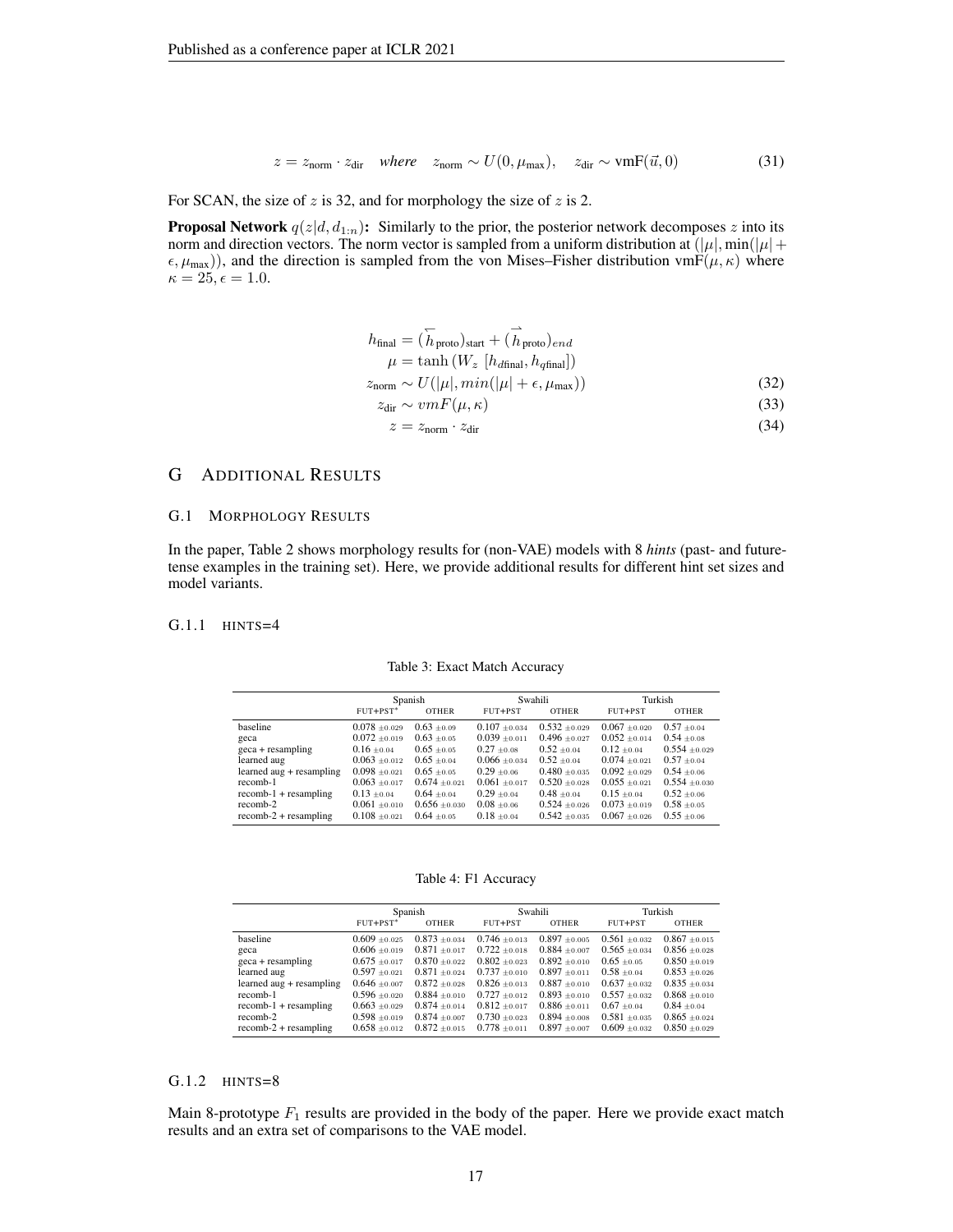| Table 5: Exact Match Accuracy |  |
|-------------------------------|--|
|-------------------------------|--|

|                                 |                   | Spanish           |                 | Swahili           | Turkish         |                   |  |
|---------------------------------|-------------------|-------------------|-----------------|-------------------|-----------------|-------------------|--|
|                                 | $FUT + PST^*$     | <b>OTHER</b>      | FUT+PST         | <b>OTHER</b>      | FUT+PST         | <b>OTHER</b>      |  |
| baseline                        | $0.151 \pm 0.017$ | $0.65 \pm 0.04$   | $0.15 \pm 0.04$ | $0.554 \pm 0.034$ | $0.23 \pm 0.06$ | $0.55 \pm 0.04$   |  |
| geca                            | $0.136 \pm 0.030$ | $0.638 \pm 0.026$ | $0.15 \pm 0.05$ | $0.55 \pm 0.06$   | $0.21 \pm 0.05$ | $0.550 \pm 0.032$ |  |
| $\frac{1}{2}$ geca + resampling | $0.249 \pm 0.034$ | $0.64 \pm 0.04$   | $0.25 \pm 0.05$ | $0.532 \pm 0.033$ | $0.27 \pm 0.07$ | $0.524 \pm 0.026$ |  |
| learned aug                     | $0.163 \pm 0.030$ | $0.652 \pm 0.033$ | $0.18 \pm 0.05$ | $0.560 \pm 0.026$ | $0.23 \pm 0.04$ | $0.548 \pm 0.019$ |  |
| learned aug + resampling        | $0.181 + 0.026$   | $0.590 \pm 0.032$ | $0.34 \pm 0.06$ | $0.552 \pm 0.029$ | $0.24 + 0.04$   | $0.53 \pm 0.05$   |  |
| recomb-1                        | $0.155 \pm 0.018$ | $0.628 \pm 0.020$ | $0.161 + 0.017$ | $0.560 + 0.025$   | $0.22 \pm 0.04$ | $0.538 \pm 0.025$ |  |
| $recomb-1 + resampling$         | $0.218 \pm 0.032$ | $0.616 \pm 0.034$ | $0.35 \pm 0.04$ | $0.53 \pm 0.04$   | $0.30 \pm 0.04$ | $0.52 \pm 0.04$   |  |
| recomb-2                        | $0.131 \pm 0.028$ | $0.634 + 0.027$   | $0.19 + 0.11$   | $0.56 \pm 0.04$   | $0.24 \pm 0.05$ | $0.528 + 0.032$   |  |
| $recomb-2 + resampling$         | $0.203 \pm 0.035$ | $0.63 \pm 0.05$   | $0.27 \pm 0.07$ | $0.552 \pm 0.031$ | $0.25 \pm 0.05$ | $0.54 \pm 0.06$   |  |

Table 6:  $F_1$  Accuracy (VAE model)

|                                  |                   | Spanish           |                   | Swahili                             | Turkish                             |                   |  |
|----------------------------------|-------------------|-------------------|-------------------|-------------------------------------|-------------------------------------|-------------------|--|
|                                  | $FUT+PST^*$       | <b>OTHER</b>      | FUT+PST           | <b>OTHER</b>                        | FUT+PST                             | <b>OTHER</b>      |  |
| $learned$ aug + resampling + vae | $0.689 \pm 0.018$ | $0.859 \pm 0.010$ | $0.845 \pm 0.014$ |                                     | $0.896 \pm 0.011$ $0.730 \pm 0.032$ | $0.850 \pm 0.015$ |  |
| $recomb-1 + resampling +vae$     | $0.717 \pm 0.014$ | $0.870 \pm 0.007$ | $0.843 \pm 0.014$ | $0.898 \pm 0.010$                   | $0.736 \pm 0.030$                   | $0.859 \pm 0.031$ |  |
| $recomb-2 + resampling +vae$     | $0.710 \pm 0.008$ | $0.865 \pm 0.012$ | $0.824 \pm 0.015$ | $0.896 \pm 0.011$ $0.751 \pm 0.027$ |                                     | $0.848 + 0.027$   |  |

## G.1.3 HINTS=16

Table 7: Exact Match Accuracy

|                                 | Spanish           |                 |                   | Swahili           |                 | Turkish           |
|---------------------------------|-------------------|-----------------|-------------------|-------------------|-----------------|-------------------|
|                                 | $FUT + PST^*$     | <b>OTHER</b>    | FUT+PST           | <b>OTHER</b>      | FUT+PST         | <b>OTHER</b>      |
| baseline                        | $0.27 \pm 0.05$   | $0.65 \pm 0.04$ | $0.28 \pm 0.06$   | $0.544 \pm 0.029$ | $0.40 \pm 0.04$ | $0.614 \pm 0.032$ |
| geca                            | $0.26 \pm 0.06$   | $0.65 \pm 0.06$ | $0.26 + 0.05$     | $0.530 \pm 0.028$ | $0.37 \pm 0.05$ | $0.570 + 0.035$   |
| $\frac{1}{2}$ geca + resampling | $0.34 \pm 0.05$   | $0.63 \pm 0.04$ | $0.32 + 0.07$     | $0.506 \pm 0.034$ | $0.42 + 0.05$   | $0.590 \pm 0.035$ |
| learned aug                     | $0.25 \pm 0.04$   | $0.65 \pm 0.04$ | $0.32 + 0.06$     | $0.538 \pm 0.028$ | $0.39 \pm 0.04$ | $0.58 \pm 0.05$   |
| learned aug + resampling        | $0.230 \pm 0.035$ | $0.61 \pm 0.04$ | $0.42 \pm 0.06$   | $0.54 + 0.04$     | $0.42 \pm 0.05$ | $0.578 + 0.027$   |
| recomb-1                        | $0.27 \pm 0.05$   | $0.63 \pm 0.06$ | $0.32 + 0.05$     | $0.55 + 0.04$     | $0.35 \pm 0.06$ | $0.60 \pm 0.05$   |
| $recomb-1 + resampling$         | $0.28 \pm 0.04$   | $0.61 \pm 0.07$ | $0.418 \pm 0.035$ | $0.548 \pm 0.023$ | $0.35 \pm 0.06$ | $0.56 + 0.04$     |
| recomb-2                        | $0.22 \pm 0.06$   | $0.62 \pm 0.07$ | $0.28 \pm 0.04$   | $0.56 \pm 0.04$   | $0.40 \pm 0.06$ | $0.596 \pm 0.024$ |
| $recomb-2 + resampling$         | $0.262 \pm 0.025$ | $0.61 \pm 0.07$ | $0.405 \pm 0.028$ | $0.53 \pm 0.04$   | $0.43 \pm 0.06$ | $0.61 \pm 0.04$   |

Table 8: F1 Accuracy

|                                 |                          | Spanish           |                   | Swahili           |                   | Turkish           |
|---------------------------------|--------------------------|-------------------|-------------------|-------------------|-------------------|-------------------|
|                                 | $FUT + PST$ <sup>*</sup> | <b>OTHER</b>      | FUT+PST           | <b>OTHER</b>      | FUT+PST           | <b>OTHER</b>      |
| baseline                        | $0.733 \pm 0.014$        | $0.881 + 0.012$   | $0.811 \pm 0.018$ | $0.893 \pm 0.011$ | $0.750 \pm 0.026$ | $0.875 + 0.021$   |
| geca                            | $0.736 \pm 0.019$        | $0.884 \pm 0.018$ | $0.800 \pm 0.024$ | $0.889 \pm 0.012$ | $0.74 \pm 0.04$   | $0.863 \pm 0.019$ |
| $\frac{1}{2}$ geca + resampling | $0.782 \pm 0.024$        | $0.867 \pm 0.012$ | $0.830 \pm 0.021$ | $0.885 \pm 0.013$ | $0.794 \pm 0.032$ | $0.865 \pm 0.018$ |
| learned aug                     | $0.738 \pm 0.020$        | $0.877 \pm 0.008$ | $0.816 \pm 0.024$ | $0.893 \pm 0.012$ | $0.752 \pm 0.024$ | $0.868 + 0.020$   |
| learned aug + resampling        | $0.745 \pm 0.019$        | $0.870 \pm 0.012$ | $0.866 \pm 0.016$ | $0.894 \pm 0.013$ | $0.787 \pm 0.031$ | $0.863 \pm 0.021$ |
| recomb-1                        | $0.738 \pm 0.021$        | $0.877 \pm 0.019$ | $0.820 \pm 0.018$ | $0.896 \pm 0.014$ | $0.735 \pm 0.033$ | $0.874 \pm 0.026$ |
| $recomb-1 + resampling$         | $0.770 \pm 0.020$        | $0.867 \pm 0.023$ | $0.872 \pm 0.005$ | $0.892 \pm 0.010$ | $0.778 \pm 0.024$ | $0.861 + 0.022$   |
| recomb-2                        | $0.716 \pm 0.019$        | $0.876 \pm 0.022$ | $0.815 \pm 0.017$ | $0.897 + 0.016$   | $0.752 \pm 0.034$ | $0.873 \pm 0.017$ |
| $recomb-2 + resampling$         | $0.765 \pm 0.023$        | $0.868 \pm 0.021$ | $0.856 \pm 0.015$ | $0.888 \pm 0.016$ | $0.808 \pm 0.018$ | $0.868 + 0.027$   |

## G.2 SIGNIFICANCE TESTS

Tables [9,](#page-17-0) [10](#page-18-2) and [11](#page-18-3) sho the p-values for pairwise differences between the baseline and prototype-based models

<span id="page-17-0"></span>Table 9: Turkish language p-values for paired t-test in PST+FUT tenses for the average  $F_1$  (micro) scores over several runs without Bonferronni correction.

|                            | baseline    | geca        | learned aug                                     | recomb-1                            | recomb-2 | geca + resampling | $learned$ aug + resampling recomb-1 + resampling |           | $recomb-2 + resampling$ |
|----------------------------|-------------|-------------|-------------------------------------------------|-------------------------------------|----------|-------------------|--------------------------------------------------|-----------|-------------------------|
| baseline                   |             |             |                                                 |                                     |          |                   |                                                  |           |                         |
| geca                       | 0.259314    |             |                                                 |                                     |          |                   |                                                  |           |                         |
| learned aug                | 0.352506    | 0.802058    |                                                 |                                     |          |                   |                                                  |           |                         |
| recomb-1                   | 0.707534    | 0.129244    | 0.187597                                        |                                     |          |                   |                                                  |           |                         |
| recomb-2                   | 0.233578    | 0.0230554   | 0.0331794                                       | 0.363375                            |          |                   |                                                  |           |                         |
| $\text{geca}$ + resampling | 1.0125e-16  | 3.7044e-12  | 4.07678e-15                                     | 6.04788e-17 1.71167e-19             |          |                   |                                                  |           |                         |
| learned aug + resampling   | 8.00807e-10 | 1.37553e-07 | 6.51548e-08 6.35314e-11 3.76501e-13             |                                     |          | 0.0167999         |                                                  |           |                         |
| $recomb-1 + resampling$    | 3.85877e-26 |             | 1.60117e-20 2.76421e-22 6.41228e-26 2.07776e-26 |                                     |          | 0.0109365         | 1.948e-06                                        |           |                         |
| $recomb-2 + resampling$    | 2.56689e-15 | 3.4083e-13  |                                                 | 2.08177e-14 2.92113e-18 1.79928e-19 |          | 0.981886          | 0.0190462                                        | 0.0101878 |                         |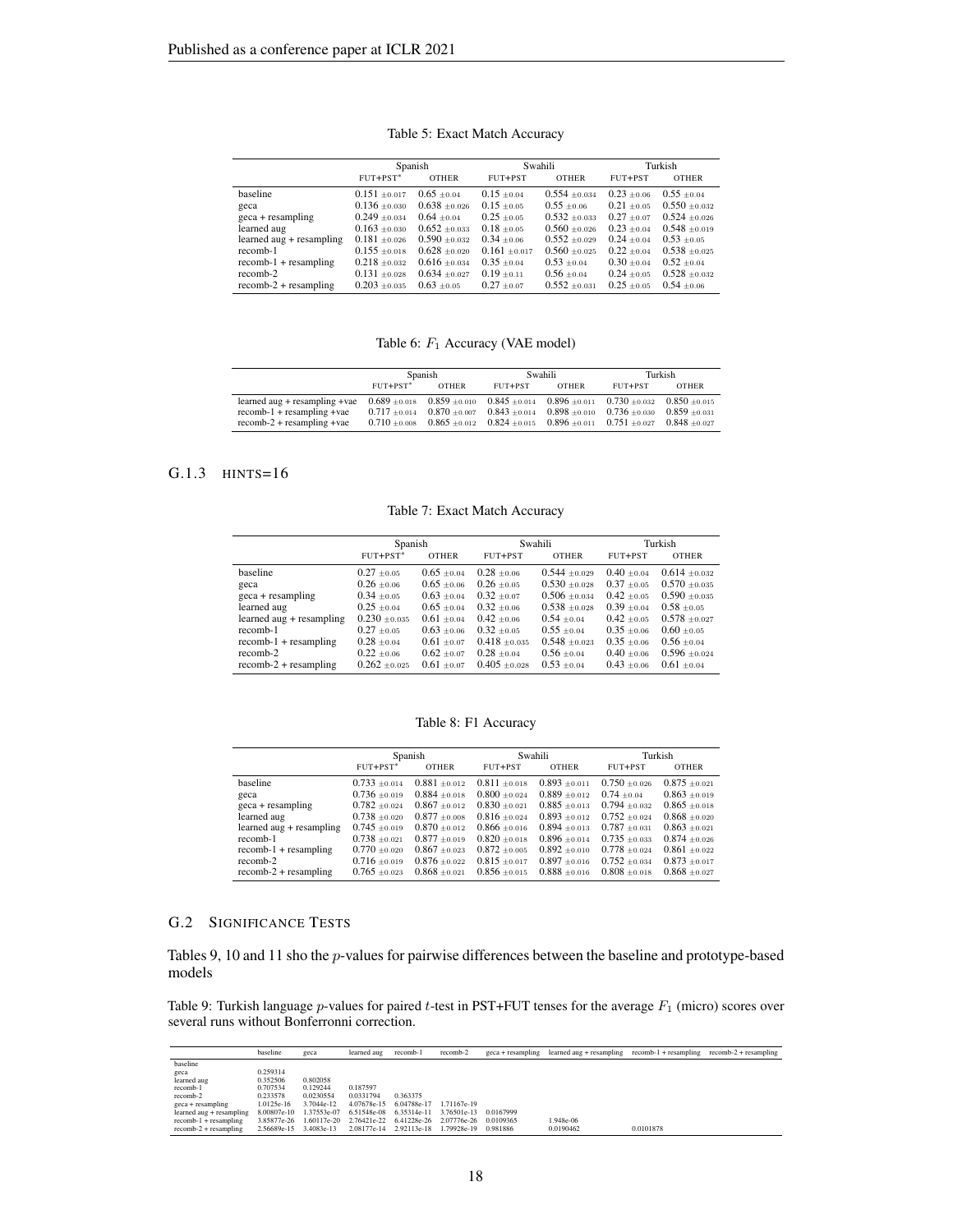<span id="page-18-2"></span>Table 10: Spanish language p-values for paired t-test in PST+FUT tenses for the average  $F_1$  (micro) scores over several runs without Bonferronni correction.

|                            | baseline    | geca                    | learned aug | recomb-1    | recomb-2    | geca + resampling | learned aug + resampling recomb-1 + resampling recomb-2 + resampling |          |  |
|----------------------------|-------------|-------------------------|-------------|-------------|-------------|-------------------|----------------------------------------------------------------------|----------|--|
| baseline                   |             |                         |             |             |             |                   |                                                                      |          |  |
| geca                       | 0.394748    |                         |             |             |             |                   |                                                                      |          |  |
| learned aug                | 0.761129    | 0.635337                |             |             |             |                   |                                                                      |          |  |
| recomb-1                   | 0.428606    | 0.974851                | 0.620601    |             |             |                   |                                                                      |          |  |
| recomb-2                   | 0.199768    | 0.601998                | 0.317494    | 0.625078    |             |                   |                                                                      |          |  |
| $\text{geca}$ + resampling | 2.27478e-25 | 6.11513e-29             | 3.30904e-24 | 1.38242e-24 | 2.19894e-27 |                   |                                                                      |          |  |
| learned aug + resampling   |             | 1.09224e-10 9.34816e-13 | 1.40474e-11 | 4.70624e-13 | 4.78418e-14 | 0.000137083       |                                                                      |          |  |
| $recomb-1 + resampling$    | 4.00039e-27 | 8.88347e-30             | 4.06546e-25 | 1.2159e-28  | 7.2465e-29  | 0.495734          | 1.35727e-05                                                          |          |  |
| $recomb-2 + resampling$    | 1.17709e-17 | 1.29429e-21             | 4.07864e-18 | 1.12332e-19 | 1.66638e-21 | 0.313143          | 0.00925477                                                           | 0.103819 |  |

<span id="page-18-3"></span>Table 11: Swahili language  $p$ -values for paired t-test in PST+FUT tenses for the average  $F_1$  (micro) scores over several runs without Bonferronni correction.

|                          | baseline    | geca        | learned aug | recomb-1    | recomb-2    | $\text{e}$ eca + resampling | learned aug + resampling | $recomb-1 + resampling$ | $recomb-2 + resampling$ |
|--------------------------|-------------|-------------|-------------|-------------|-------------|-----------------------------|--------------------------|-------------------------|-------------------------|
| baseline                 |             |             |             |             |             |                             |                          |                         |                         |
| geca                     | 0.606002    |             |             |             |             |                             |                          |                         |                         |
| learned aug              | 0.000857131 | 0.00384601  |             |             |             |                             |                          |                         |                         |
| recomb-1                 | 6.27581e-05 | 0.00101351  | 0.769589    |             |             |                             |                          |                         |                         |
| recomb-2                 | 1.75947e-05 | 0.000207507 | 0.263242    | 0.402064    |             |                             |                          |                         |                         |
| geca + resampling        | 2.58696e-21 | 8.85433e-19 | 4.57259e-11 | 1.33673e-11 | 87968e-08   |                             |                          |                         |                         |
| learned aug + resampling | 7.09377e-53 | 1.46895e-47 | 2.3846e-38  | 6.32242e-38 | 2.09274e-30 | 3.26321e-10                 |                          |                         |                         |
| $recomb-1 + resampling$  | 1.66361e-58 | 1.28557e-54 | 9.46035e-44 | 2.05703e-45 | 9.46848e-37 | 1.60241e-17                 | 0.0749463                |                         |                         |
| $recomb-2 + resampling$  | 2.16531e-31 | 3.52334e-25 | 7.80047e-20 | 1.08762e-19 | 1.26218e-15 | 0.0756646                   | 1.52594e-06              | 2.51776e-11             |                         |

#### <span id="page-18-0"></span>G.3 GENERATED SAMPLES

All samples are randomly selected unless otherwise indicated.

#### G.3.1 SCAN

In Table [12,](#page-18-1) we present three test samples from the SCAN task along with the predictions by direct inference and the conditional model trained on the augmented data with *recomb-2*. Note that the augmentation procedure was able to create novel samples whose input  $(x)$  happens to be in the test set (Examples 1 and 3) while  $y$  may or may not be correct (Example 1).

<span id="page-18-1"></span>

|                                | Example 1 (jump)            | Example $2$ ( $jump$ )      | Example 3 (around right)                                                       |
|--------------------------------|-----------------------------|-----------------------------|--------------------------------------------------------------------------------|
| Input $(x = \hat{x})$          | walk twice after jump twice | run right after jump twice  | jump left and jump around right                                                |
| True label $(v)$               | TUMP TUMP WALK WALK         | JUMP JUMP RTURN RUN         | TURN LEFT JUMP TURN RIGHT JUMP TURN RIGHT JUMP TURN RIGHT JUMP TURN RIGHT JUMP |
| $\hat{y}$ in augmented dataset | JUMP JUMP JUMP WALK         | (not generated)             | TURN LEFT JUMP TURN RIGHT JUMP TURN RIGHT JUMP TURN RIGHT JUMP TURN RIGHT JUMP |
| Predicted $\hat{y}$            |                             |                             |                                                                                |
| $\vdash$ direct inference      | JUMP JUMP JUMP WALK         | <b>LOOK LOOK RTURN TUMP</b> | TURN LEFT JUMP TURN LEFT JUMP TURN LEFT JUMP TURN LEFT JUMP TURN LEFT JUMP     |
| $-$ recomb-2                   | TUMP TUMP WALK WALK         | JUMP JUMP RTURN RUN         | TURN LEET JUMP TURN RIGHT JUMP TURN RIGHT JUMP TURN RIGHT JUMP TURN RIGHT JUMP |

Table 12: Comparison of generative and unconditional model predictions with and without data augmentation. The conditional model trained on augmented data (final row) is able to compensate for errors in data augmentation (Example 1) and generalize to examples never generated by the data augmentation procedure (Example 2), and often times if a sample is correctly created by the augmentation procedure, the conditional model also gets it right (Example 3).

Below are a set of samples from the learned aug (basic) model for SCAN dataset's *jump* and *around right* splits, in order:

IN: run opposite and walk opposite right twice OUT: RUN TURN RIGHT TURN RIGHT RUN TURN RIGHT TURN RIGHT WALK

IN: look around right thrice after run around thrice thrice OUT: TURN RIGHT RUN TURN RIGHT RUN TURN RIGHT RUN TURN RIGHT RUN TURN RIGHT RUN TURN RIGHT RUN TURN RIGHT RUN TURN RIGHT RUN TURN RIGHT RUN TURN RIGHT RUN TURN RIGHT RUN TURN RIGHT RUN TURN RIGHT LOOK TURN RIGHT LOOK TURN RIGHT LOOK TURN RIGHT LOOK TURN RIGHT LOOK

IN: look opposite right twice and walk around twice OUT: TURN RIGHT TURN RIGHT LOOK TURN RIGHT TURN RIGHT LOOK TURN RIGHT WALK TURN LEFT WALK TURN LEFT WALK TURN LEFT WALK IN: run opposite and thrice OUT: RUN TURN LEFT RUN RUN

IN: walk opposite right thrice turn turn right thrice OUT: TURN RIGHT TURN RIGHT TURN RIGHT TURN RIGHT TURN RIGHT TURN RIGHT TURN RIGHT TURN RIGHT TURN RIGHT TURN RIGHT WALK

IN: jump opposite right twice jump look around left OUT: TURN RIGHT TURN RIGHT JUMP TURN LEFT TURN LEFT JUMP TURN LEFT TURN LEFT LOOK TURN LEFT TURN LEFT LOOK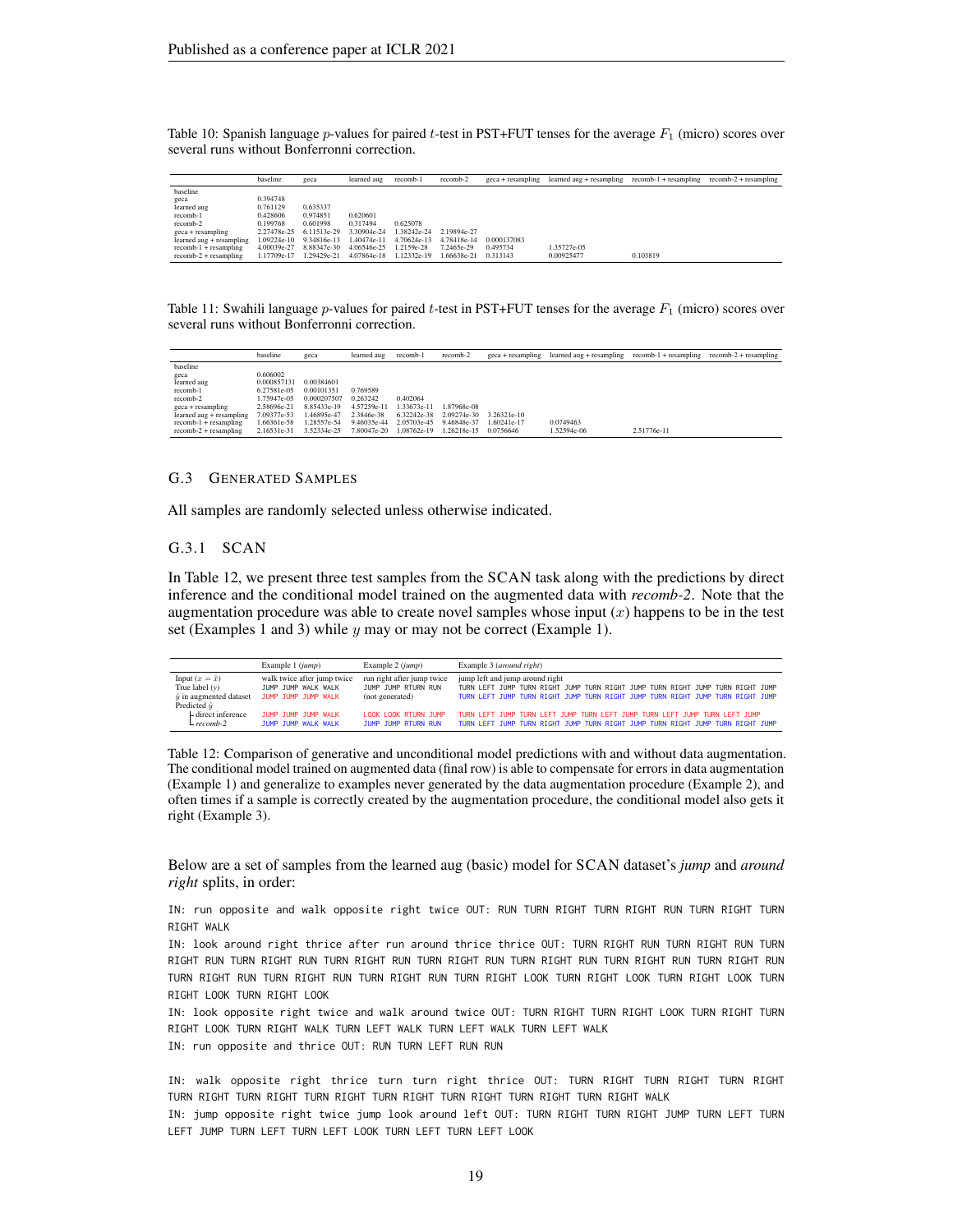IN: walk around left thrice after jump left left OUT: TURN LEFT WALK TURN LEFT WALK TURN LEFT WALK TURN LEFT WALK TURN LEFT WALK TURN LEFT WALK TURN LEFT WALK TURN LEFT WALK TURN LEFT WALK TURN LEFT WALK TURN LEFT WALK TURN LEFT WALK TURN LEFT WALK TURN LEFT WALK TURN LEFT WALK TURN LEFT WALK TURN LEFT WALK

IN: run opposite right twice walk run left thrice OUT: TURN RIGHT TURN RIGHT RUN TURN RIGHT TURN RIGHT WALK TURN LEFT TURN LEFT RUN TURN LEFT TURN LEFT RUN

Below are a set of samples from the *recomb-1* model for SCAN dataset's *around right* split. Note that there were no samples with rare tags generated by the model for the *jump* split:

IN: run around right after walk around left OUT: TURN LEFT WALK TURN LEFT WALK TURN LEFT RUN TURN LEFT RUN TURN LEFT WALK TURN LEFT WALK TURN LEFT WALK TURN LEFT WALK

IN: look around right after jump around left OUT: TURN LEFT LOOK TURN LEFT JUMP TURN LEFT LOOK TURN LEFT LOOK TURN LEFT JUMP TURN LEFT JUMP TURN LEFT JUMP TURN LEFT JUMP

IN: look around right and jump around left OUT: TURN RIGHT LOOK TURN RIGHT LOOK TURN RIGHT LOOK TURN LEFT JUMP TURN LEFT JUMP TURN LEFT JUMP TURN LEFT JUMP TURN LEFT JUMP

IN: walk around right and turn right twice OUT: TURN RIGHT WALK TURN RIGHT WALK TURN RIGHT WALK TURN RIGHT WALK TURN RIGHT TURN RIGHT

Below are 4 samples from the *recomb-2* model for each of SCAN dataset's *jump* and *around right* splits, respectively:

IN: jump opposite left thrice after jump opposite left thrice OUT: TURN LEFT TURN LEFT JUMP TURN LEFT TURN LEFT JUMP TURN LEFT TURN LEFT JUMP TURN LEFT TURN LEFT WALK TURN LEFT TURN LEFT WALK TURN LEFT TURN LEFT WALK

IN: jump left thrice and jump left thrice OUT: TURN LEFT LOOK TURN LEFT LOOK TURN LEFT LOOK TURN LEFT JUMP TURN LEFT JUMP TURN LEFT JUMP IN: jump opposite right and turn around left OUT: TURN RIGHT TURN RIGHT JUMP

TURN LEFT TURN LEFT TURN LEFT TURN LEFT

IN: turn around left and jump around left OUT: TURN LEFT TURN LEFT TURN LEFT TURN LEFT TURN LEFT JUMP TURN LEFT JUMP TURN LEFT JUMP TURN LEFT JUMP

IN: look right twice after run around right OUT: TURN RIGHT RUN TURN RIGHT RUN TURN RIGHT RUN TURN RIGHT RUN TURN RIGHT LOOK TURN RIGHT LOOK

IN: turn right twice after look around right OUT: TURN RIGHT LOOK TURN RIGHT LOOK TURN RIGHT LOOK TURN RIGHT LOOK TURN RIGHT TURN RIGHT

IN: look twice and run around right OUT: LOOK LOOK TURN RIGHT RUN TURN RIGHT RUN TURN RIGHT RUN TURN RIGHT RUN

IN: walk opposite right twice and jump around right OUT: TURN RIGHT TURN RIGHT WALK TURN RIGHT TURN RIGHT WALK TURN RIGHT JUMP TURN RIGHT JUMP TURN RIGHT JUMP TURN RIGHT JUMP

#### G.3.2 MORPHOLOGY

Below are a set of samples from the learned aug (basic) model in SIGMORPHON format.

şahmiçe şahmiçende N;LOC;SG;PSS2S karadan havaya füze karadan havaya füzel N;DAT;PL;PSS3P ernek erneklerine N;DAT;PL;PSS3P kiler kilerime N;DAT;SG;PSS1S mahlep mahlebimizi N;ACC;SG;PSS1P süzmek süzerler V;IND;3;PL;PRS;POS;DECL âlap âlaps N;LGSPEC1;3S;SG;PRS jöle jöleleri N;ACC;PL

envejecerse envejeciéndose V.CVB;PRS colaxar colaxa V;IND;PRS;3;SG pergedrer no pergedremos V;NEG;IMP;1;PL mantear no mantees V;NEG;IMP;2;SG flaguear no flagueen V;NEG;IMP;3;PL malacostar malacostaría V;COND;3;SG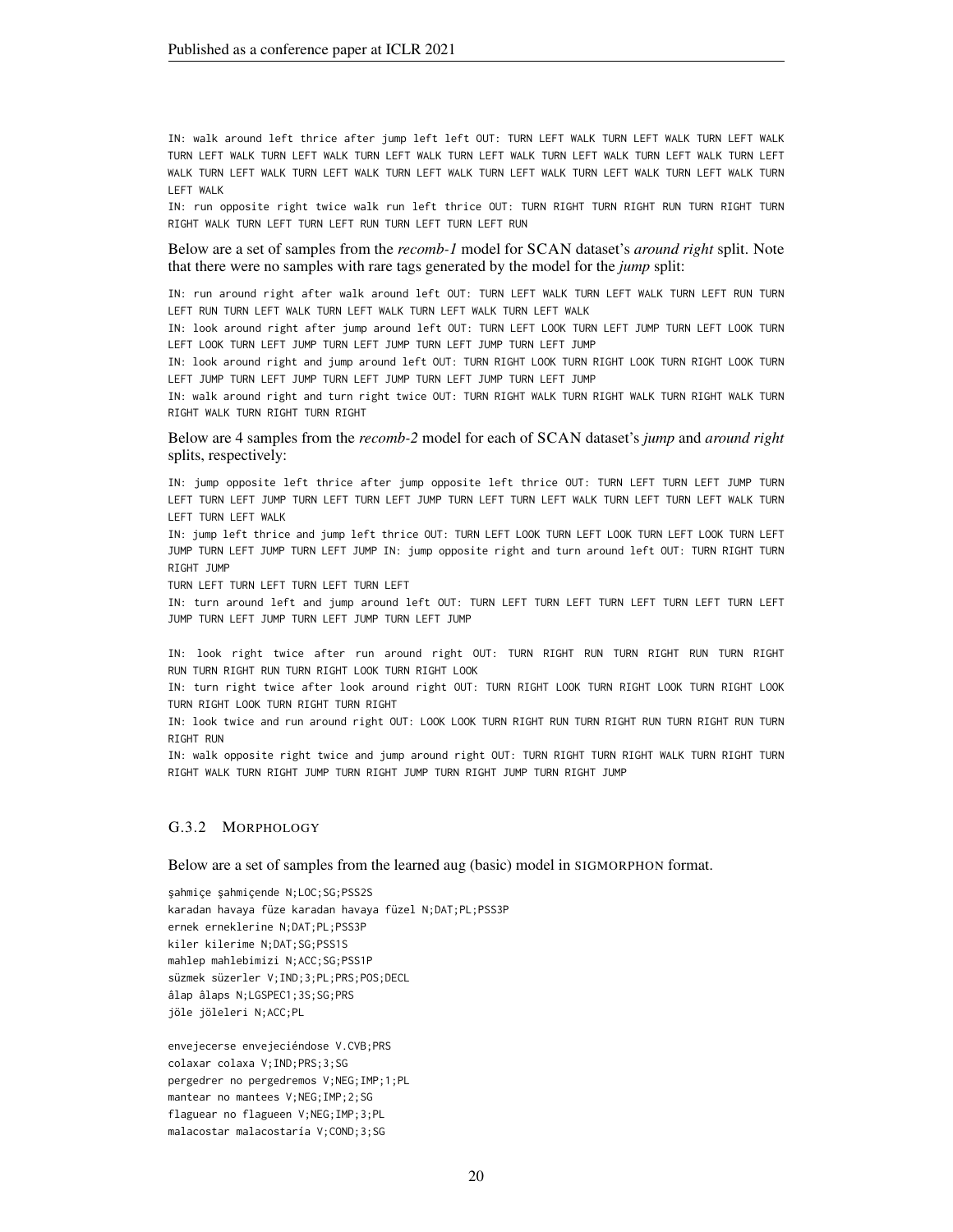desinstar desinse V;POS;IMP;3;SG concretizar no concretices V;NEG;IMP;2;SG

Below are a set of samples from the learned aug (basic) + resampling model.

şaşırmak şaşırmıyor musun? V;IND;2;PL;PST;PROG;POS;INTR ayılmak ayılmaya V;IND;1;SG;PST;DECL pleşmek pleşmiyor muyuz? V;IND;1;PL;PST;PROG;NEG;INTR imciyetmek imciyetmezdeğiz V;IND;1;PL;FUT;NEG;DECL kuvaşmak kuvaşmayacağız V;IND;1;PL;FUT;NEG;DECL yermek yermeyeceğiz V;IND;1;PL;FUT;NEG;DECL yarıtmak yarıtmayacağız V;IND;1;PL;FUT;NEG;DECL kelimek kelimeyeceğiz V;IND;1;PL;FUT;NEG;DECL

trasescar trasescáis V;IND;PST;2;PL;IPFV tronar tronar V;IND;FUT;1;SG terzcalminar terzcalminan V;IND;PST;3;PL;IPFV esubronizar esubronizamos V;IND;PST;1;PL;IPFV urdir urdiremos V;IND;FUT;1;PL conder conderemos V;IND;FUT;1;PL florear florearían V;IND;PST;3;PL;LGSPEC1;SG sabrordar sabrordamos V;IND;PST;1;PL;IPFV

Below are a set of samples from the *recomb-1* + resampling model (the best performing model in Table [2\)](#page-7-0). Here we additionally annotate samples with error categories.

kovulmak kovulmaz mısınız V;IND;2;PL;FUT;NEG;INTR (Inflection and tags don't match.) düşünmek düşündüler V;IND;3;PL;PST;POS;DECL (Correct and novel.) sütmek sütmez miyiz? V;IND;2;SG;FUT;NEG;INTR (Inflection and tags don't match.) bakmak bakmayacak mıyım? V;IND;1;PL;FUT;NEG;INTR (Inflection and tags don't match) döndürmek döndürecek misiniz? V;IND;2;PL;FUT;POS;INTR (Correct and novel.) türkçeleştirtmek türkçeleştirtiyor m V;IND;2;PL;PST;PROG;NEG;INTR (Wrong inflection, novel tag.) çalmak çalmayız V;IND;2;PL;FUT;POS;DECL (Inflection and tags don't match.) üsürmek üsürmezsin V;IND;2;SG;PST;NEG;DECL (Inflection and tags don't match.)

```
duplicar duplicaráis V;IND;FUT;2;PL (Correct and novel)
efundar efundan V;SBJV;FUT;3;PL (Inflection and tags don't match)
deshumanizar deshumanicas V;SBJV;PST;2;SG (Inplausible inflection.)
emular emulares V;SBJV;FUT;2;SG (Correct and also in train set.)
languidecer languidecíamos V;IND;PST;1;SG;IPFV (Inflection and tags don't match)
nominar nominamos V;SBJV;FUT;1;PL (Novel tags, incorrect inflection.)
finciar finciare V;SBJV;FUT;1;SG (Correct and novel.)
abastar abasto V;IND;PST;1;SG (Inflection and tags don't match)
```